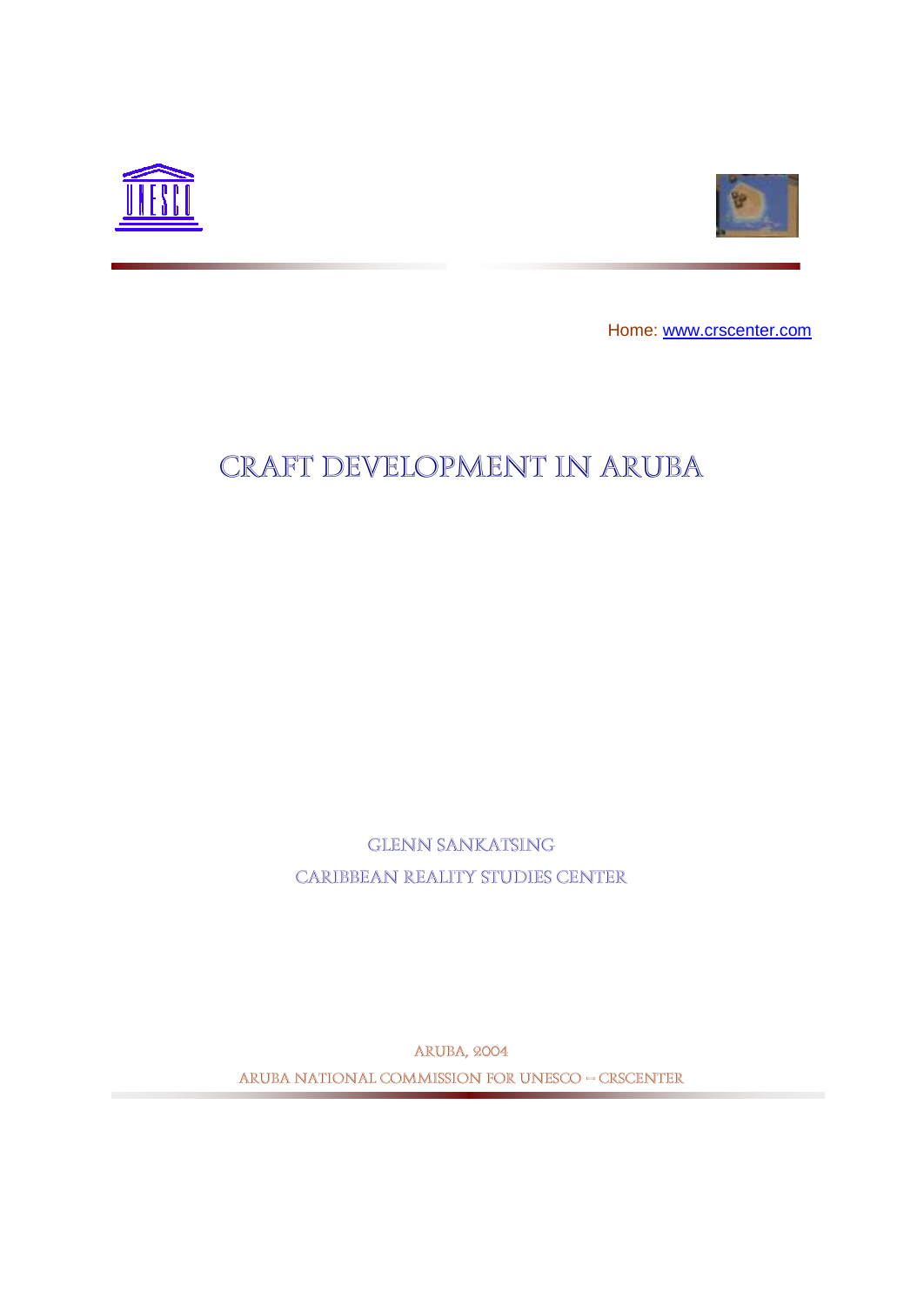



# **PREFACE**

The need to analyze and describe the situation of craft in Aruba, in order to prepare and implement future activities for the national development of crafts, was the reason for the Aruba National Commission for UNESCO to conduct a study on craft development in Aruba. This objective formed part of the framework of UNESCO"s Major Programme IV, particularly of the Subprogramme (IV.3) "*Strengthening links between culture and development*", and directly responded to its main line of action "Promotion of arts and crafts". At the same time, it contributed to the ongoing regional project of "*Craft Development in Central America and the Caribbean*". This national study on craft in Aruba was made possible as a cooperative effort funded by UNESCO"s Regional Office for Culture.

For the realization of this project, the Aruba National Commission for UNESCO approached dr. Glenn Sankatsing, director of the Caribbean Reality Studies Center, to conduct a scientific study on craft development in Aruba, based on the history of craft, craft products, craft workers and craft organizations. The result of the study was to be presented in a report that was ready for publication. In addition to regional research experience in the Caribbean, dr. Sankatsing conducted various national and sectoral research projects on social and cultural issues in Aruba, with several technical reports and publications in the last ten years.

"Craft development in Aruba" is the second title in a series of publications by the Aruba National Commission, geared towards contributing positively to the social, cultural, economic and scientific development of Aruba. The realization of this study provides the opportunity to all stakeholders in the field of craft, including policymakers, craft workers and the Aruban community, to reflect on the significance of craft and its development for the island. At the same time, it provides a valuable tool to the Aruba National Commission for UNESCO to elaborate its policy in support of craft in Aruba, by means of project financing, international cooperation and other initiatives that value craft as a genuine expression of the national culture.

Carla L. Zaandam Chairperson Aruba National Commission for UNESCO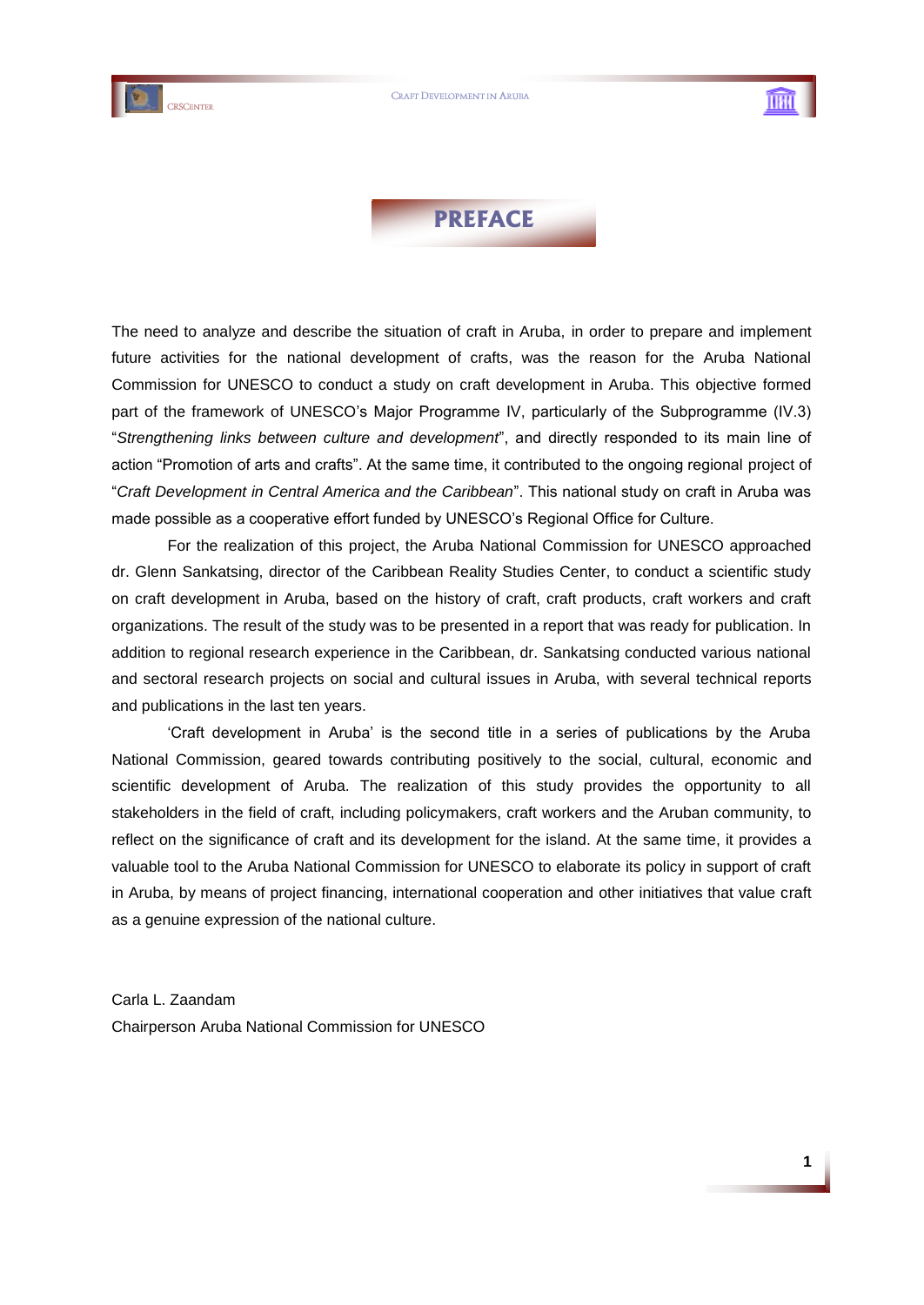





# **Foreword**

### **Introduction**

**1. Objective** 

# **2. Delimitation of craft**

- 2.1. Definition
- 2.2. Craft, art and antique
- 2.3. Craft, culture and folklore
- 2.4. Craft, mass production and economy

# **3. Craft products in Aruba**

- 3.1 History of craft in Aruba
- 3.2 Contemporary craft
	- *3.2.1 Organizations*
	- *3.2.2 Craft workers*
	- *3.2.3 Artifacts*
	- *3.2.4 Problems and bottlenecks*

# **4. Craft promotion and development**

- 4.1. Government craft policy
- 4.2. Craft and national development

### **5. Recommendations for craft development**

**6. Conclusions**

### **Contributors**

**References**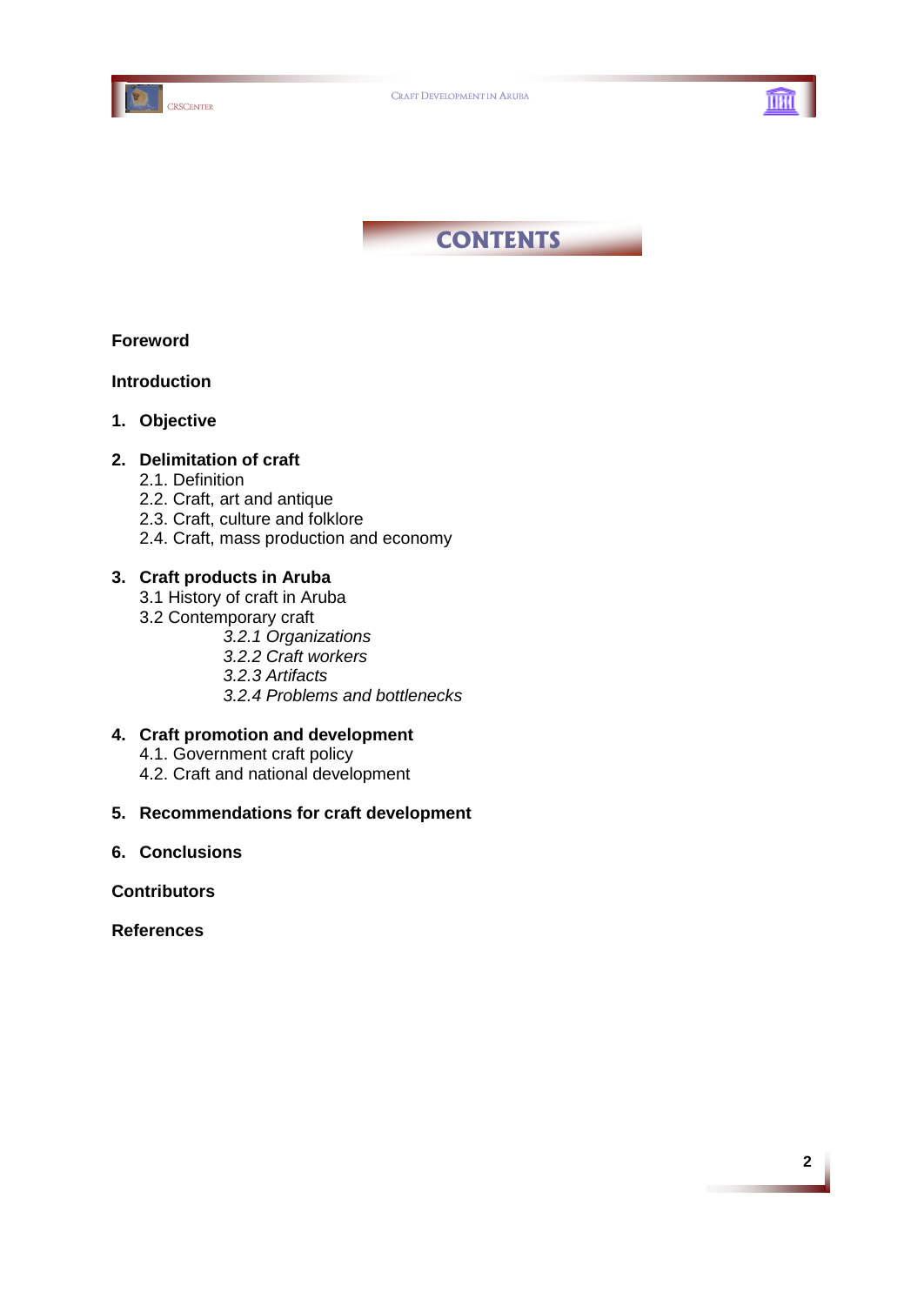



**3**

# **INTRODUCTION**

The power of craft does not reside in its capacity to compete with modern industrial production supported by sophisticated technology and automation processes. Given the superior use value that can be created by modern devices far below the cost price of craft, the natural destiny of craft is extinction, unless it is valued for other purposes than its mere use value. The power of craft, then, resides in its representational capacity of culture, history, geography and society, in an undertaking where human agency is not divorced from nature. It is this proximity to life and nature, of human agency shaping with bare hands or simple tools, that historically secured the survival of craft, and that still offers ample prospects for its further development.

No one else is more aware of the relevance and power of craft than the very craft worker. But, at the same time, nobody is more conscious that the production of craft is a constant struggle against the currents and the tides, always in need for support of society and government. That, maybe, was the prime reason that this study could count on the full support of all craft workers and their organizations that were approached, all eager to tell the story of so many difficulties encountered and so little understanding and support found.

Given the serious obstacles that have been met, it is not too much of an exaggeration to state that the main reason why craft survived in Aruba was due to the vocation of some professional craft workers, not willing to give up, as the present study may well illustrate. The believe that craft has a place in society that cannot be erased by modernity, motivated craft workers to creatively search for options to represent culture and history in the form of artifacts. It is due to their full cooperation and willingness to provide details, backgrounds and information that this modest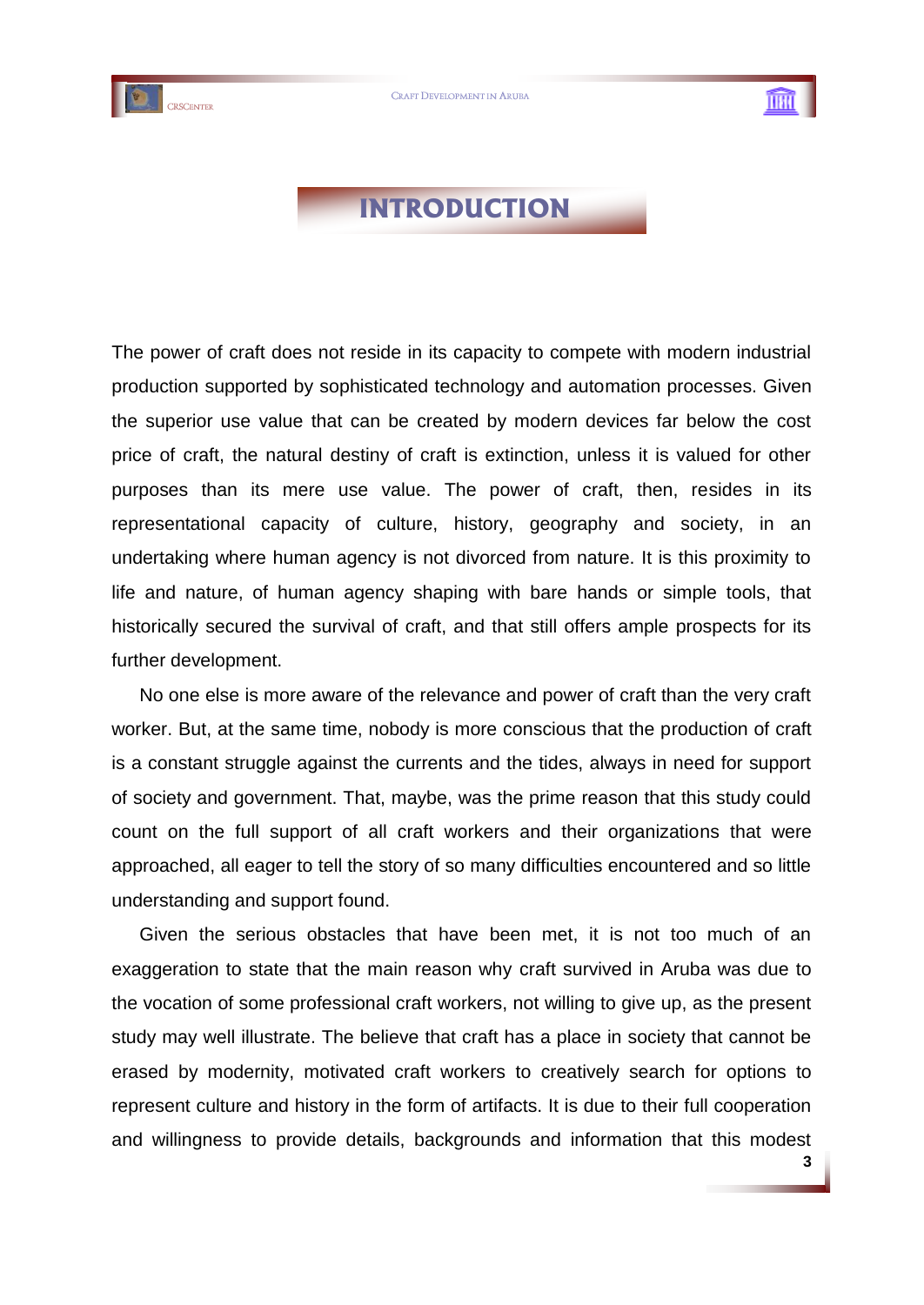



study on craft development and perspectives in Aruba could end up in the present report.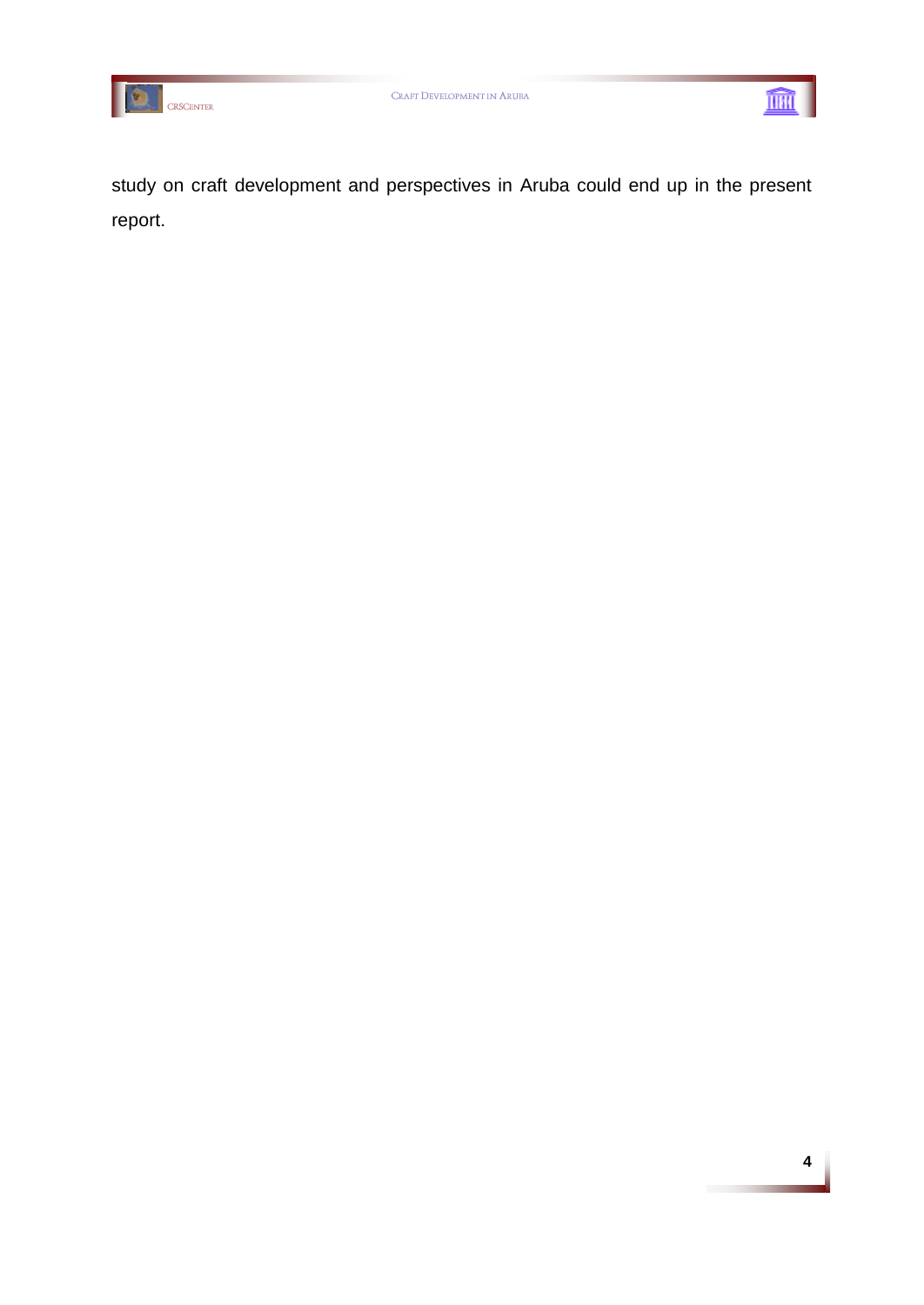



# **1. OBJECTIVE**

The main objective of this study is to analyze and describe the situation of craft in Aruba that can form the basis to prepare and implement future activities for the national development of craft, by promoting and valorizing local craft works of the country as authentic expressions of its identity and cultural creation and, at the same time, as a source of income.

The aim to strengthen links between culture and development, a salient point in UNESCO"s Major Programme IV, led to focus on the promotion of arts and crafts in the form of the regional project "Craft Development in Central America and the Caribbean". This initiative forms part of the aim to integrate research findings and strategies on craft development in the region. For a rapid assessment of the situation on the island, the Aruba National Commission for UNESCO contracted Caribbean Reality Studies Center to elaborate this study on Craft Development in Aruba. The awareness that the current process of globalization harbors a special vulnerability to national and local craft expressions, even with a danger to disappear, underscores the need for such a study.

Given its overlap with other areas and activities, such as art, antique and folklore, there is a need to clearly define craft from the outset, in order to establish differences and connections between these different interrelated cultural expressions. The intimate relation of craft and culture needs to be highlighted, too, since the survival of craft cannot be deduced from the nature of the artifacts, which usually cannot compete with industrial production. Therefore attention is dedicated, as well, to the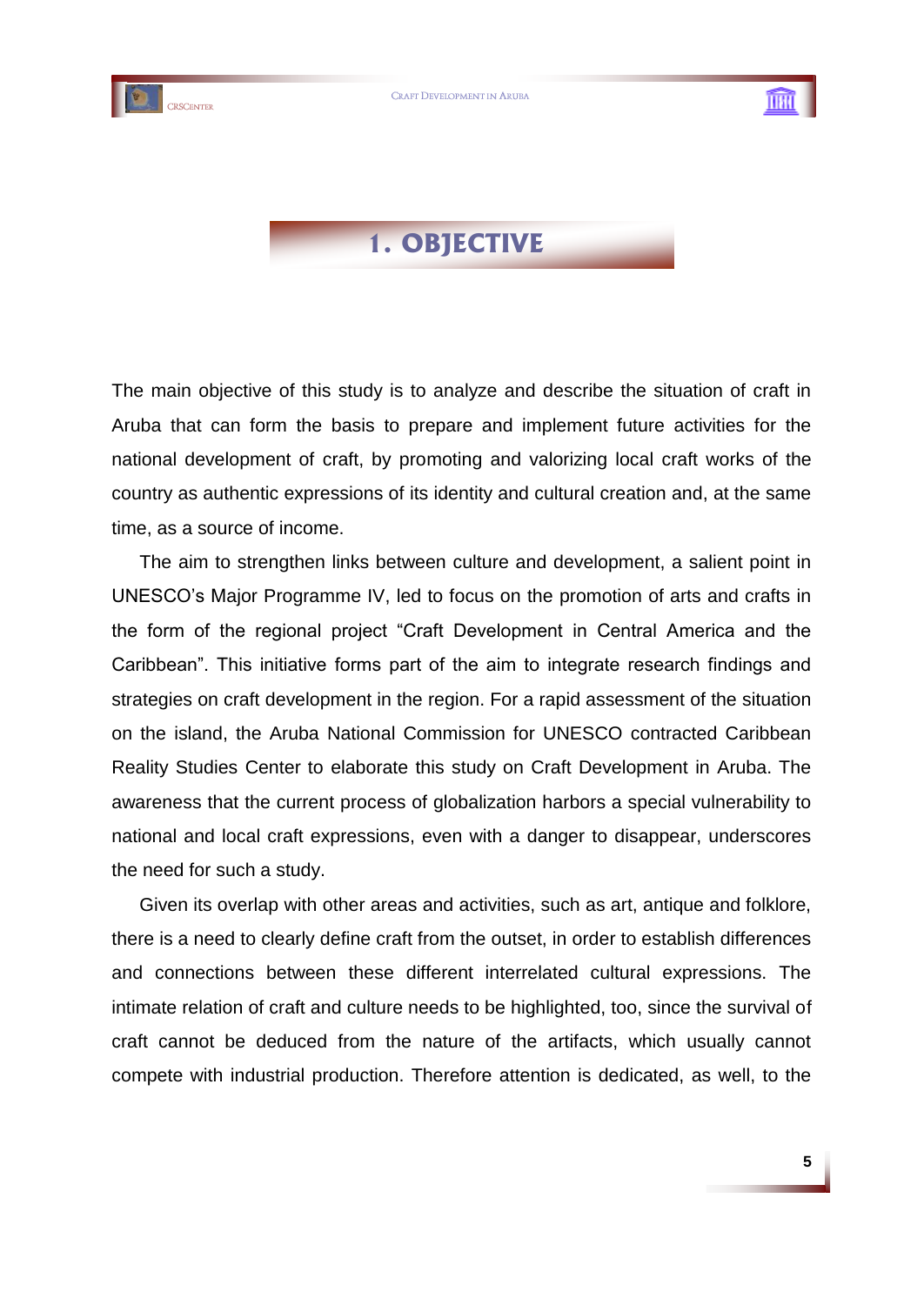



relation between craft and the economy, particularly given the importance of the tourist sector in Aruba.

The history of craft, craft products, craft workers and craft organizations, as well as the contemporary situation, are mapped, in order to appreciate craft activities in Aruba from a future oriented development approach. In the execution of this research, the most important craft institutions, persons and other related sources of Aruba were therefore identified, a selection of which was approached for information on craft history, artifacts, policy, bottlenecks and prospects for the future. An understanding of craft history and its current conditions constituted the base to formulate a strategy for a craft policy in Aruba.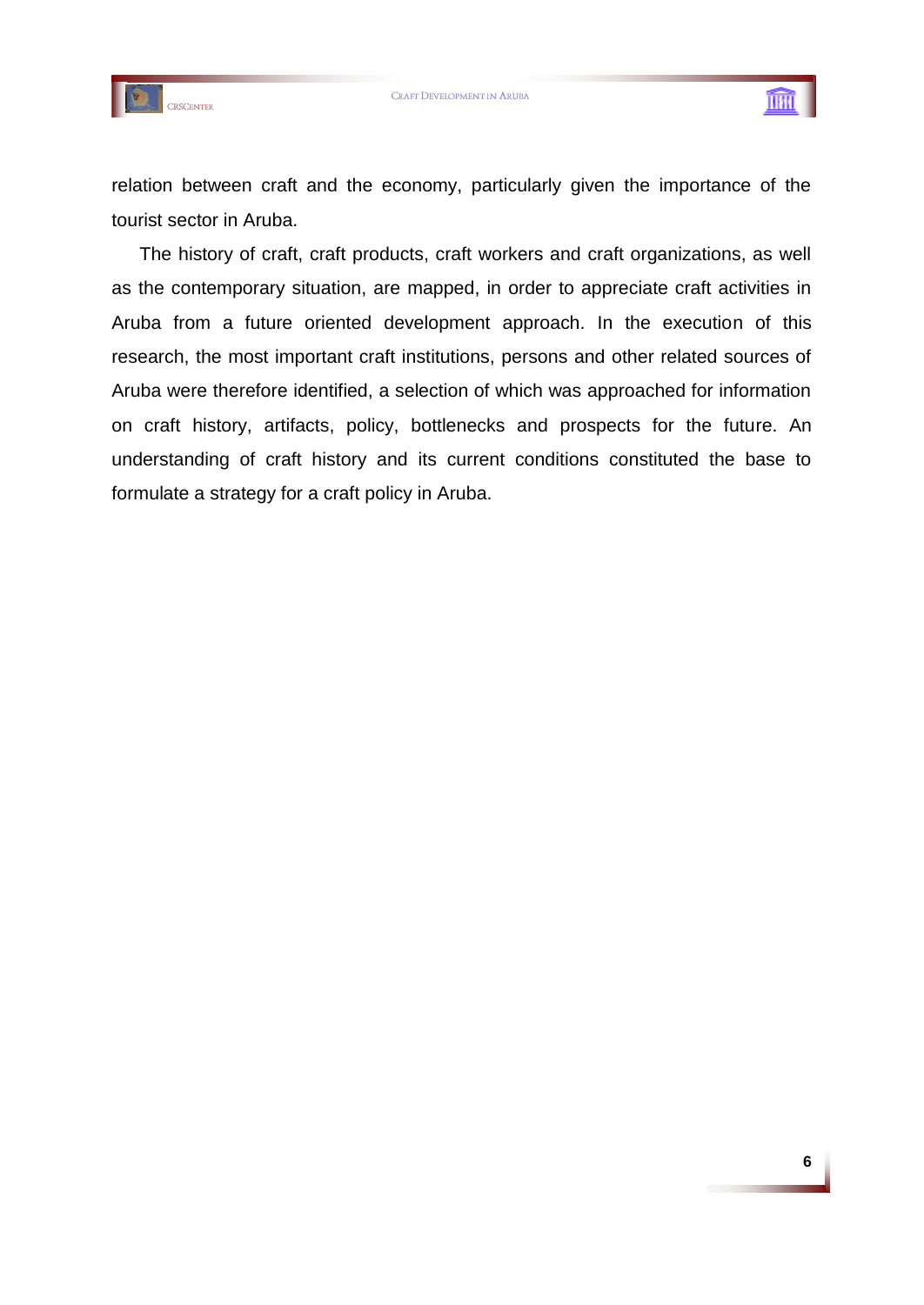



# **2. DELIMITATION OF CRAFT**

In a sense, craft is a survival of the past. There was a time, before machines and electronics dominated the scene, when the most skillful craft generated the best of human production of items for daily use. Nowadays, craft is not capable to compete with the use value delivered by modern industrial production, steered by sophisticated technology and electronics. The natural destiny of craft in a world dominated by competition and selfishness is extinction, unless its worth is extended beyond the mere use value into the symbolic world of representation, in order to secure its survival.

# **2.1 Definition**

The first task is to clearly delimit the meaning of craft, handicraft or craftwork, terms that are usually taken as synonyms. Craft is handmade work that gains its value and competitiveness not from the merits of its use value alone as a commodity, but rather from its aesthetic and decorative value representing the collectivity, culture, geography or history. It further gains value from its authenticity as the product of the agency of direct human skill and talent to shape available materials using bare hands and physical force or only simple manually operated tools.

Craft, then, is the manual production by direct skilled human action of any product with a use value in the present or in the past. The craft worker may benefit from simple tools that function as an extension of physical capabilities and senses,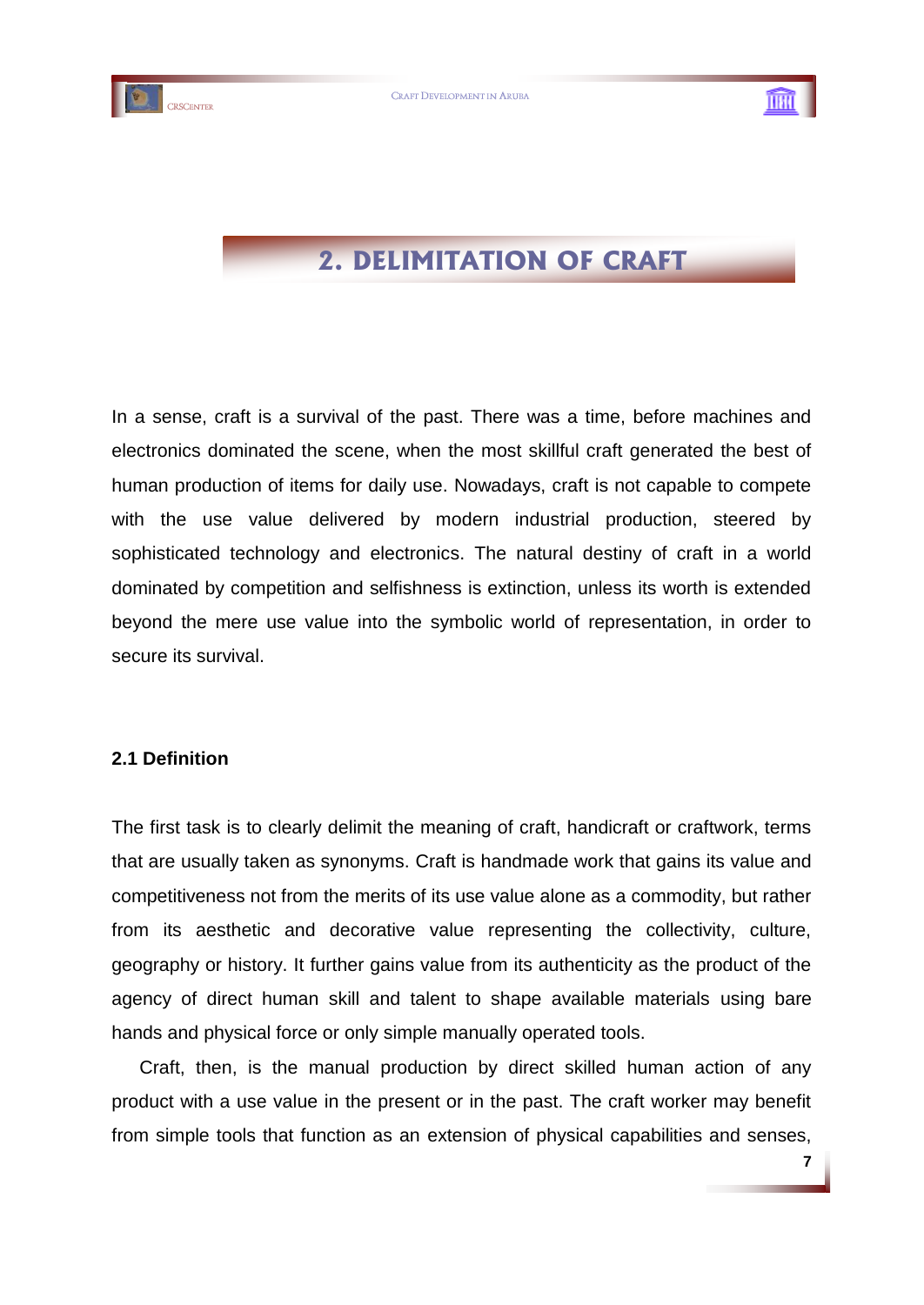



but his direct shaping of the product by human skills is not substituted by machine or industrial technology. Critical for craft is, therefore, that tools are instrumental to human agency without becoming independent agents that accomplish automated tasks beyond the intervention of physical human action.

Craft is derived from "Kraft" in German, which means force, power and ability, expressing direct human agency. Therefore, craft is about technique and skillful work that is not detached from physical human agency. There is no alienation in craft between the producer and the product, as is the case of industrial production. Craft is holistic, because the product is created as a whole and not dissected into separate routines as in production lines of factories, where assembling of parts is required in the end to obtain the final product. The immediate non-intervened relation that is maintained between man and nature makes craft as a survival of the past atypical in the capitalist mode of production. That is the reason why efficiency criteria that force industrial processes to increase the output of products per hour do not apply to craft.

Craft is not in the first place about technology, precision and efficiency, but about crystallized craftsmanship, materialized culture and symbolism. In a sense craft and industrial technology are opposites. The use of human intelligence in industrial technology is geared towards the substitution of human power to create use value, while intelligence in craft is used for mastery by the hand to create representational value.

This has not always been the case with craft, because centuries ago its competitiveness was gained primarily from the use value of its products. At the time that the state of technological development did not exceed simple tools, the best and most competitive of work and production was due to craftsmanship and direct human skills. That is still the case in tribal and communal societies that are not incorporated in Western modernity. Typically for craft is, therefore, the way in which it is shaped and the representation it stands for.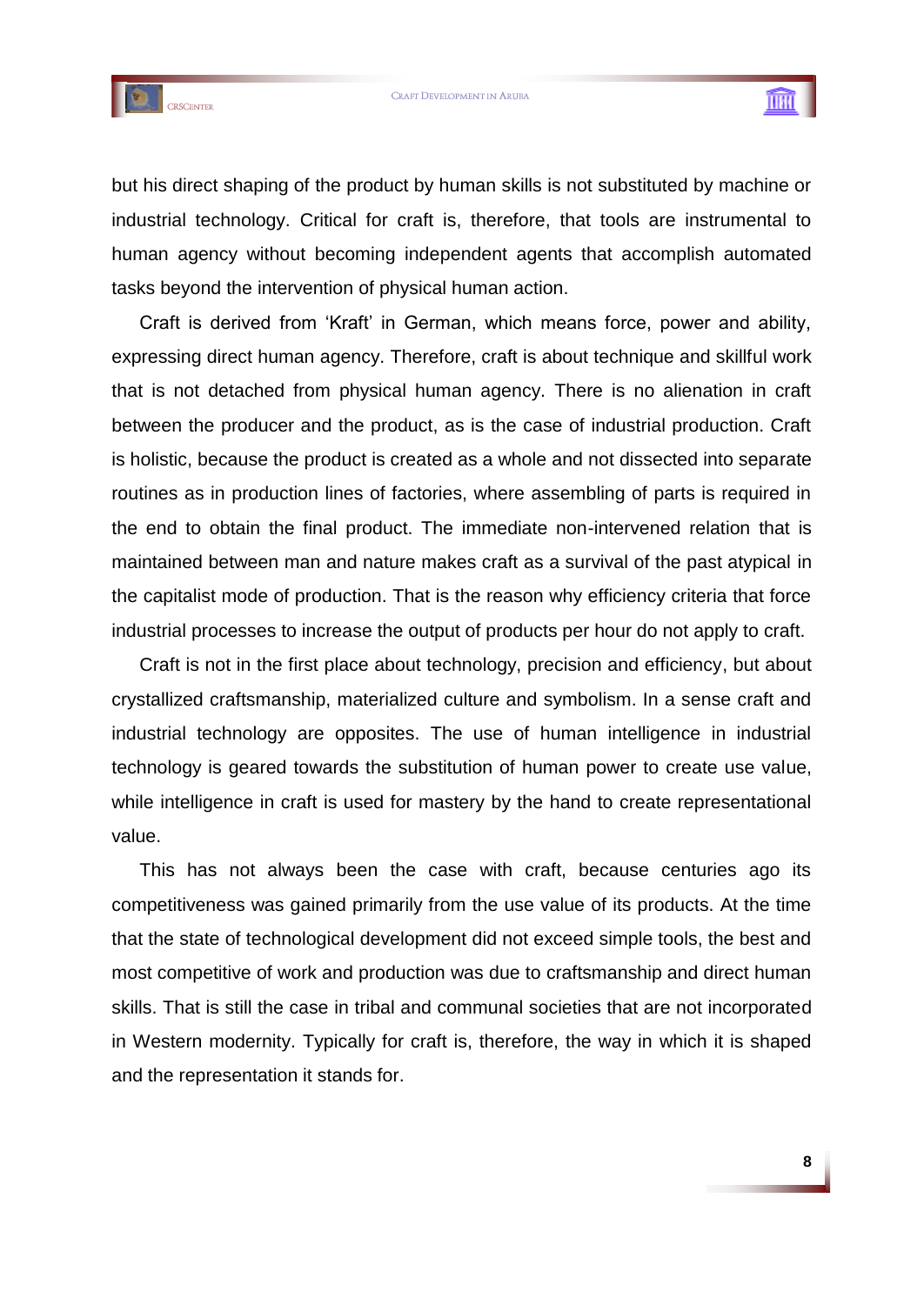



Historically, the place and meaning of craft changed significantly, particularly as a consequence of the process of modernization in the West and its global diffusion. Craft became particularly marginalized as core production with the advent of the industrial revolution, which progressively substituted handwork for manufacture.<sup>1</sup> What at one point was a mainstream market for social production of commodities appreciated primarily for their use value, nowadays has become a niche market of products with some use value, but which are primarily valued for purposes of aesthetics, decoration and remembrance. Notwithstanding its incapacity to competitively survive in the production chain, craft did not disappear but conquered a remarkable place in society to serve a partial market not vulnerable to competition by modern commodities. It is the nature of this market that should be analyzed thoroughly, in order to save craft from extinction under the weight of modern technological developments.

Any attempt to design a strategy for the survival and development of craft should take the basic element into account that craft can only survive as a niche market related to culture, history, aesthetics, religion, and the closeness of man to nature by direct non-mediated physical agency. Only that can turn the artifacts of craft into authentic, unique, culture and geography-bound products, that cannot be substituted by more efficient production elsewhere, since any imitation is a surrender of authenticity.

# **2.2 Craft, art and antique**

1

Handcrafted items are related to the intention to be used (wear, sit, sleep, walk, drink, etc.), or functioned so in the past. For that reason they have a purpose beyond simple symbolic meaning. That is what distinguishes craft from art, which has no

 $1$  'Manufacture' is a crude misnomer, since it literally means 'made by hand'.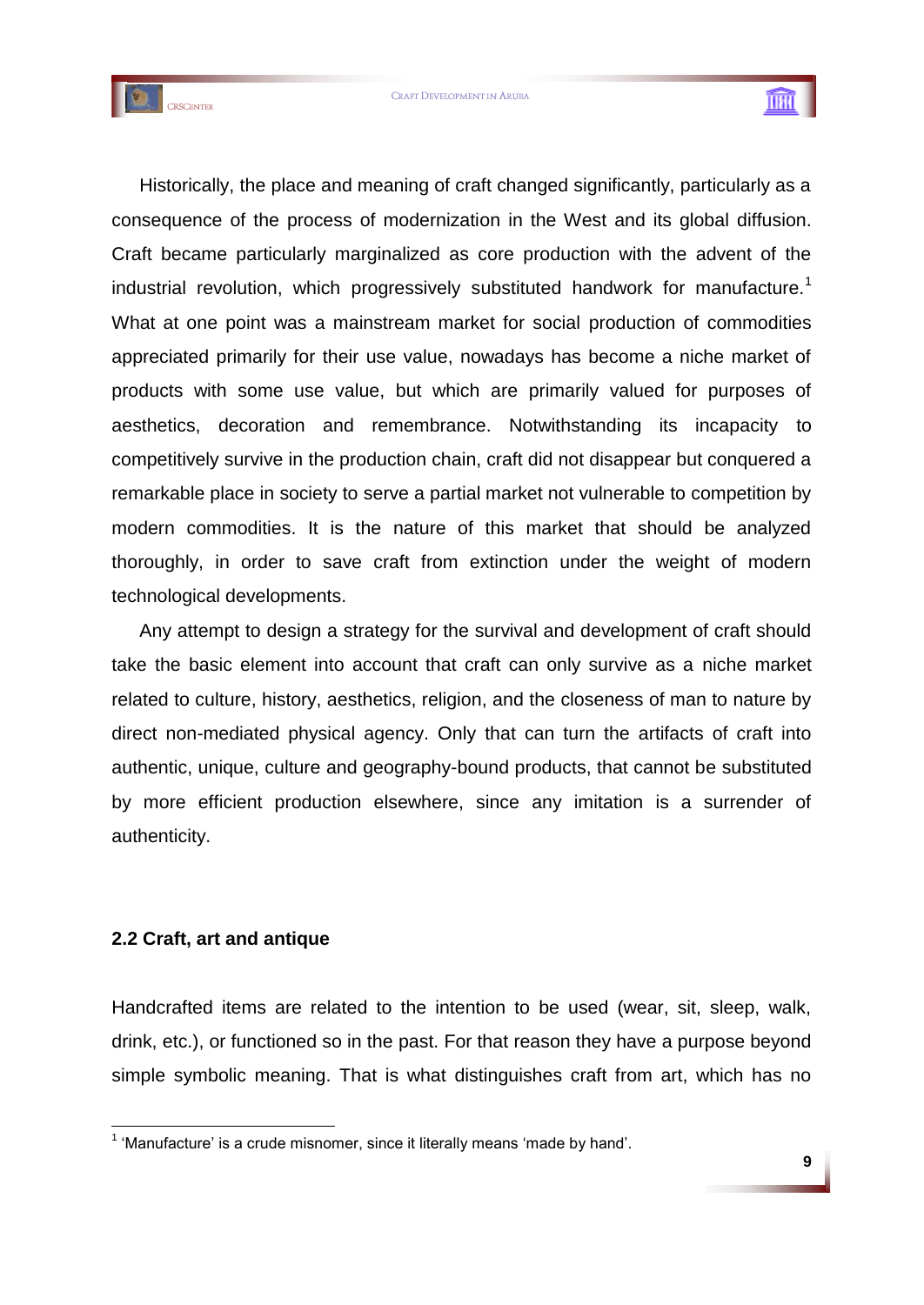



practical use as a commodity but only a symbolic and emotional meaning as the product of intellectual or rational processes of creation and representation. The criterion of originality in artistic creation demands that no two products of art should be the same. The opposite holds for craft, where the products are rather replicas of a prototype. What determines the real value of craft is precisely the degree of perfection in reproducing a replica and the consistency in design, which in the case of art would rather merit the label of forgery.

While craft is the result of skilled physical work according to a preconceived design, art is a free-floating aesthetic expression of the mind. In art, the product is open ended, because the artist himself is not quite sure what the product will look like in the end of the process of creation. In craft, the product is preconceived according to a previous model or design. Art creates innovations by the brilliance of the mind, while craft reproduces authenticity by the brilliance of skill to reshape and further design. Since art and craft address different fields of agency, they do not form any simple dichotomy or contradiction, as the existence of artistic craft clearly illustrates. Even when a replica is made of an ancient design, each product can have its own artistic touch or originality in painting and decoration. In art, the design is the product, in craft, the design is the mold. This close relation between craft and art should be taken into account, because craft and art development typically go hand in hand.

Antique is a product of craft that has special value, because it is esteemed for its age. Old furniture or utensils, even when their use value has been reduced or completely faded away by decay and deterioration, can maintain and even enhance their value. Antique is dated craft produced long ago, that is valued for its old age and its use value at the time. For something old to be antique it should, therefore, be the product of craft in the past. $<sup>2</sup>$  An ancient painting or sculpture, for that reason,</sup>

 2 It was an amusing distraction for the author, back in the 1970s, to be taken by a hustling street venter to what he promoted as a "fábrica de antigüedades", a factory of antiques, in a dark back alley in the center of Lima (Peru).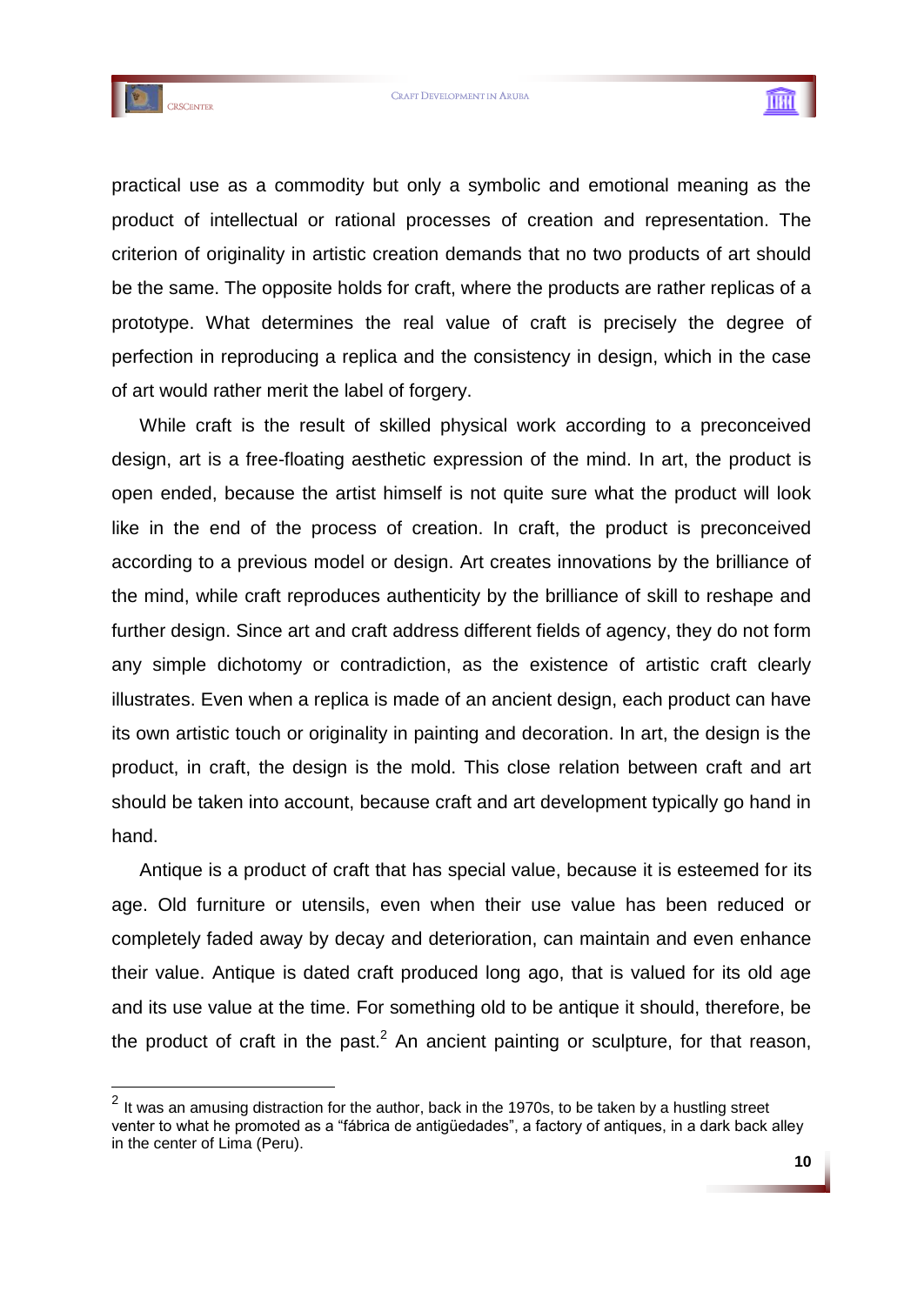



does not belong to antique but to art, since it had no use value as a commodity. Since handicraft is usually based on tradition, craft often makes use of antique styles and icons in an attempt to recall the past.

# **2.3 Craft, culture and folklore**

Craft does not survive by adaptation, modernization or technological innovation but by the preservation of ancient designs and traditional production rituals, devices and tools geared towards the conservation of reminiscences of history and geography. Craft is therefore closely related to culture, tradition, history and the proximity to nature.

Craft is embedded in culture and bears its trails, since the loss of a significant part of its utilitarian function forced it to resort to symbolic reference to culture as its primary source of survival. A dynamic understanding of culture is, therefore, critical for craft development. Culture is neither an archaic ornament of society, nor a creative decoration of social life, and much less a mere heritage of forebears. Culture is the dynamic materialization of the yearning to survive in interactive response to the forces of nature and the institutionalization of coexistence through conventions and shared social institutions in pursuit of order, stability and peace in a project of self-realization. Culture is not an adornment, but the heartbeat of society. As a collective convention, culture is the crystallization in material and immaterial traits of the drive of humanity to survive, defend itself, grow and develop, and to realize dreams in concert. Far beyond ancestor worship, culture is a heritage under constant social scrutiny, in order to comply with the urge of society to survive and develop. The vigor of culture does not lie in nostalgia of the past, but in the validity of its response to changing challenges.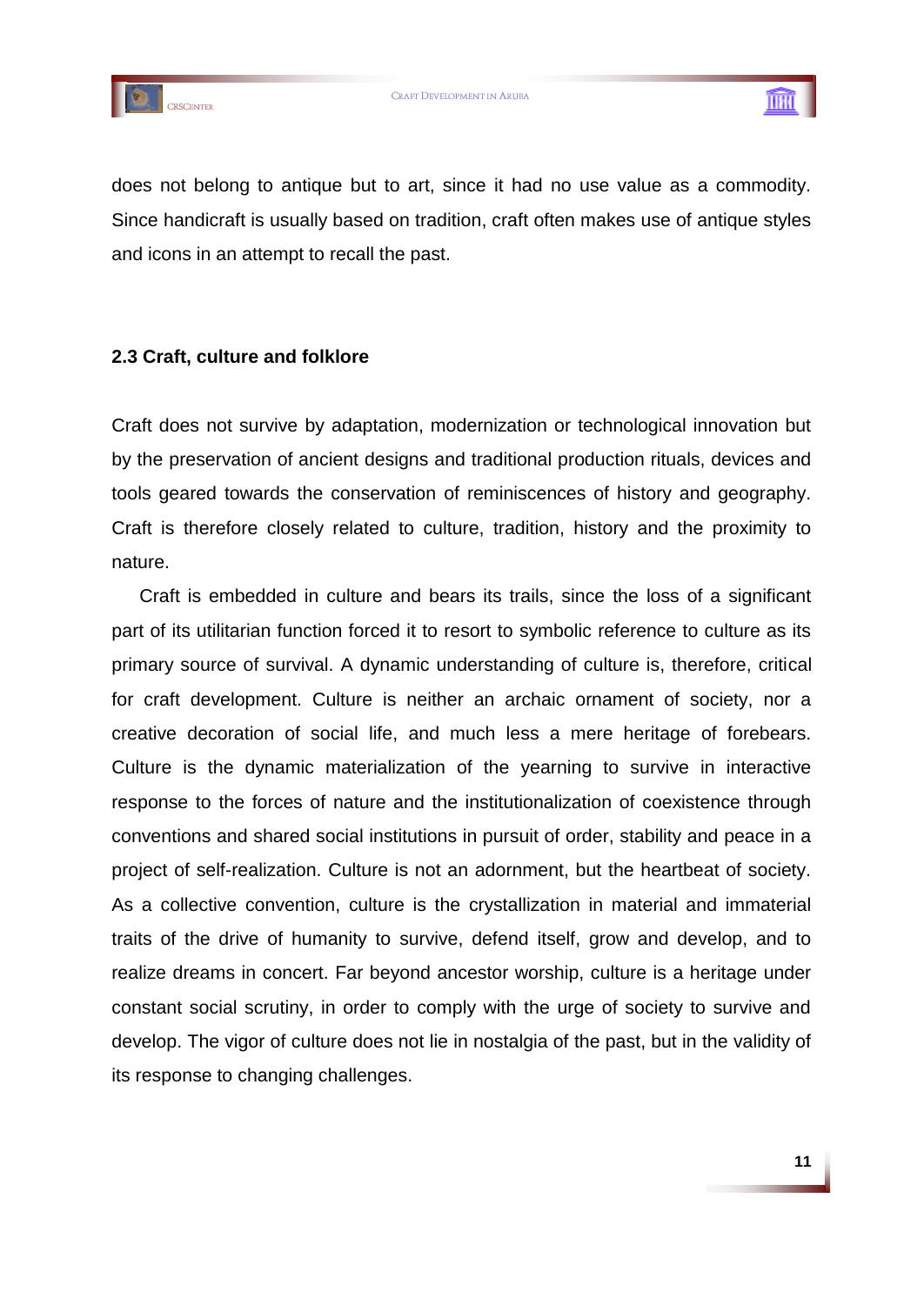



According to this alternative concept of culture, craft and folklore are insensitive to the dynamics of history that demands constant adaptation and cultural change, but rather represent lifeless cultural traits snatched from the past that maintain a strong symbolic meaning. Although craft and folklore are vindicated by the nostalgia for the past, their genuine social function is to support development in a futureoriented process by vindicating them as expressions of cultural patrimony.

# **2.4 Craft, mass production and economy**

There was a time when craft was the top of the line production technique to respond to the needs of society and deliver products of utilitarian function. In recent centuries, industrial development, automation and mass production turned craft obsolete as a device for production of competitive goods. When sophisticated machines did not yet separate the relation between man and nature, the distance of man with his environment was small and intimate. Men worked with materials provided by nature with bare hands or using tools that did not substitute direct contact with the process of creation.

Although craft products have a meaningful use, the market for craftwork differs from manufacture and industrial production, since it is not driven in the first place by usefulness, functionality and capital accumulation. A decorative function, cultural representation, typical use, relation to geography, a living image of the country, a memory of lived experience, historical background and symbolism, those are the main factors and traits that condition the demand for craft products.

By definition, craft in the modern era is destined for a niche market, since the value of craft does not lie in its competitive utilitarian function but in its relatedness to culture, handwork, geography and history. Craft cannot compete with mass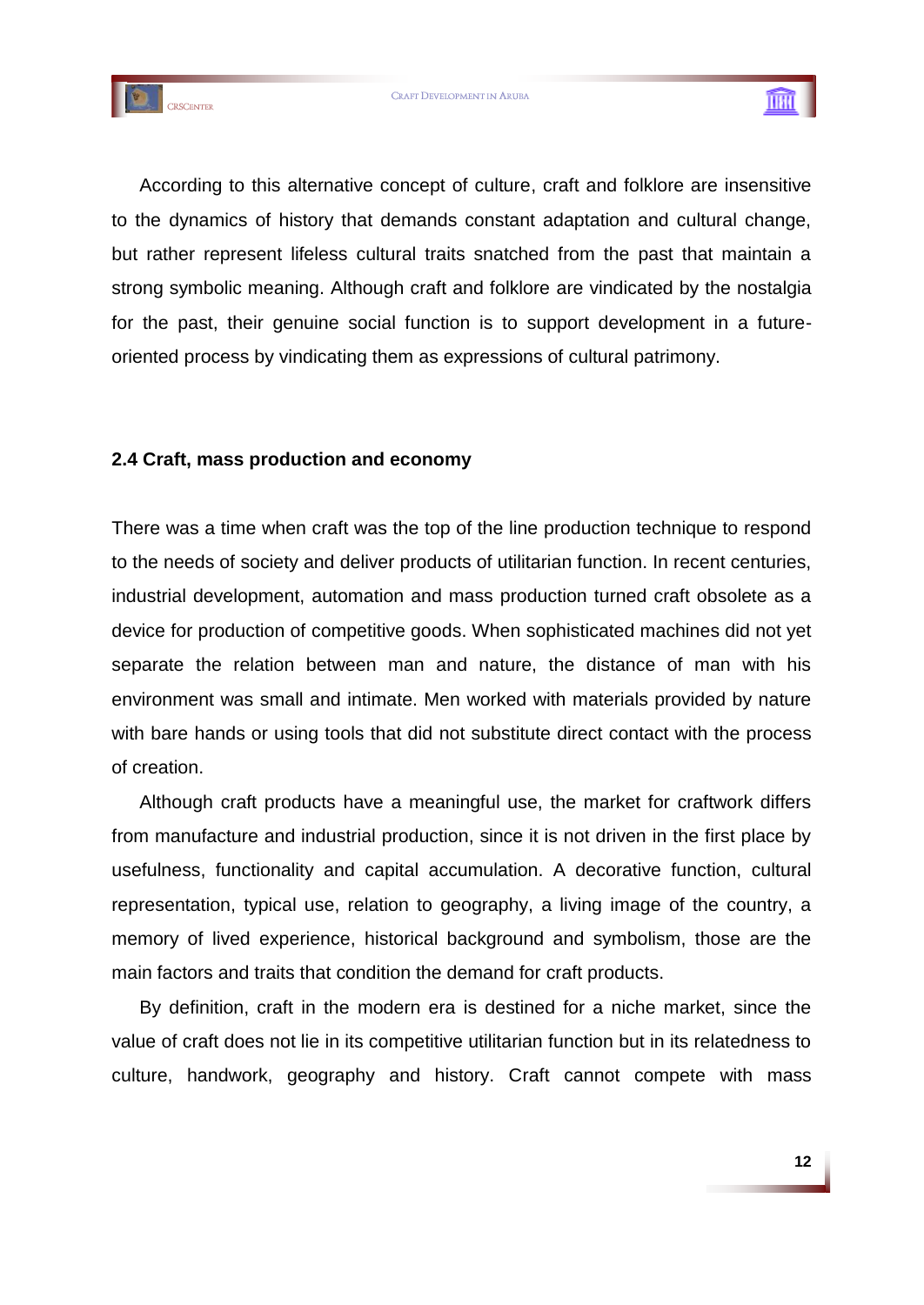



production of commodities in modern production processes, since productivity of craft cannot be enhanced by technology or sophistication.

In economic terms, tourism is one of the most important sectors for the demand for craftwork. Tourists, coming to a large extent from technologically advanced countries, are especially interested in purchasing typical locally shaped articles that reminds them of their vacation or are typical and genuine for the places they visited. Since the economic basis of Aruba is primarily related to tourism, craft can count on an important market. This demands a systematic effort of the government and private sector for genuine development of local craft, both in the benefit of the craft worker and the national economy.

THU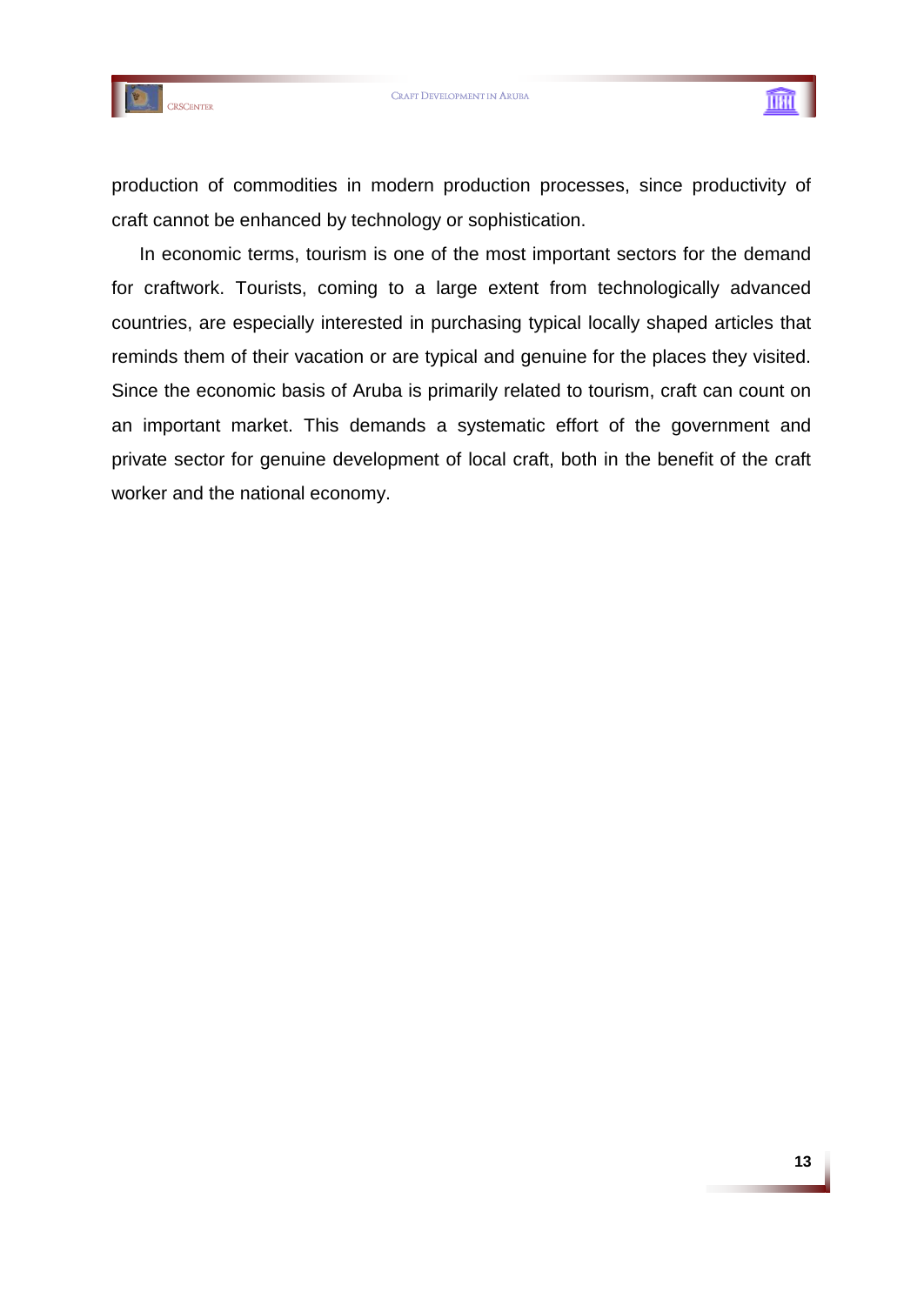



# **3. CRAFT PRODUCTS IN ARUBA**

# **3.1 History of craft in Aruba**

Aruba displays a different craft development history, if compared with the larger societies in the region. As a small-scale society, both with regard to its population size and geographical extension, one of the most salient features is the absence of a longstanding tradition related to craft techniques in use or to continuity in a line of production of traditional artifacts.

Contemporary craft in Aruba is not based on traditional production techniques of handicraft that have been transferred from one generation to the other. In general, little continuity can be found in the history of handicraft in Aruba, where craft is periodically born all anew, along with new craft workers.

The social evolution of Aruba typically sprouts from immigration both from the own region and from Europe. Aruban culture and cultural expressions are therefore closely related to the cultural traits of the different groups of immigrants that were added to the social landscape, which fused together to certain degree. During centuries the population of Aruba never exceeded 10.000 inhabitants. It was well in the twentieth century that the population size began to grow rapidly beyond that figure, primarily as a consequence of immigration, first to respond to the labor demands of the oil refinery and afterwards to the needs of the growing tourist sector and the related construction projects for the required buildings and infrastructure. In the meantime, an increased entry of women in the labor process substantially increased the demand for household help. As a result, the population size doubled in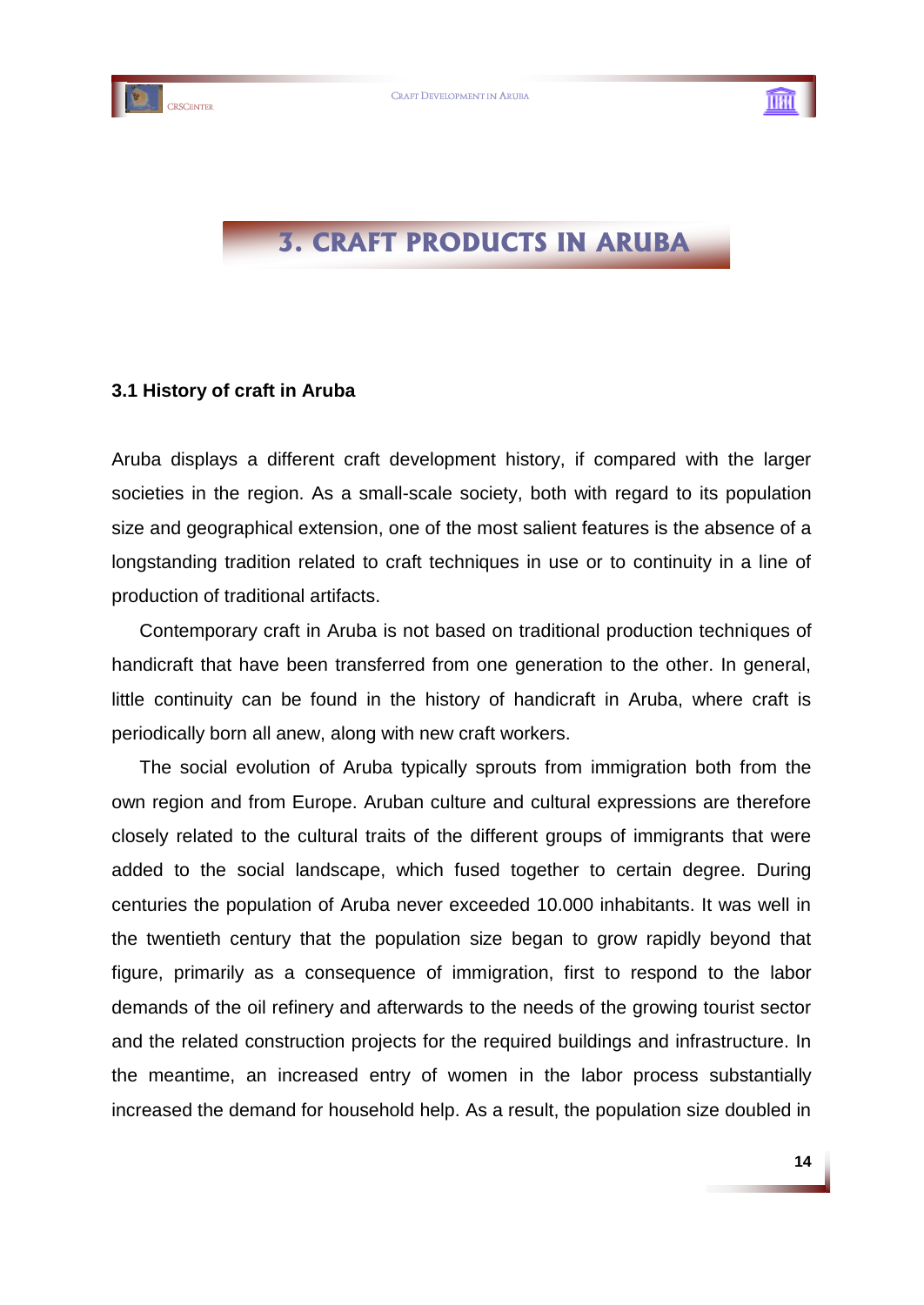

1



the last fifty years, notwithstanding a steady emigration from Aruba to The Netherlands.

In an early period, immigrants from the region typically arrived in Aruba from the English-speaking Caribbean, Suriname and some Latin American countries. More recently the share of Latin America and Haiti increased substantially. Each new group brought along different cultures and cultural traits, including craft, music and folkloric expressions. The consequence was that newcomers introduced new types of craft. In a first phase, craft products were simply imported ready made from the country of origin, where production costs are low and raw material easily available. Afterwards, some of these products were produced locally by immigrants who were already established in Aruba, or by their offspring.

It is difficult to answer the question what should be considered typically Aruban, in a society where the vast majority is of immigrant origin. Notwithstanding traces left behind by indigenous Indian culture, contemporary culture has been typically shaped by cultural input from outside confronted with the new context.<sup>3</sup> The consequence is, that given the small scale of the Aruban society and the prominent role of inputs from abroad in its social and cultural formation, little continuity is found in craft production in Aruba.

Craft techniques and craftwork in Aruba, usually, did not sprout from family tradition in flourishing branches of craftwork. In most cases, it did not form part of a longstanding tradition transferred from one generation to the next. It was rather born all anew, when individuals mastered a craft technique, often after training that introduced widely accepted procedures by persons from abroad. In Aruba, the local nature of craft does not lie in traditional production devices but in the motives, themes and representation of national culture and assets that form the basis for craftwork. Therefore, the process of promotion of craft could not easily build on past

<sup>3</sup> See Alofs, Luc and Merkies, Leontine. Ken ta Arubiano. Sociale integratie en natievorming op Aruba, 1924-2001. Aruba, VAD/De Wit Stores, Tweede herziene druk, 2001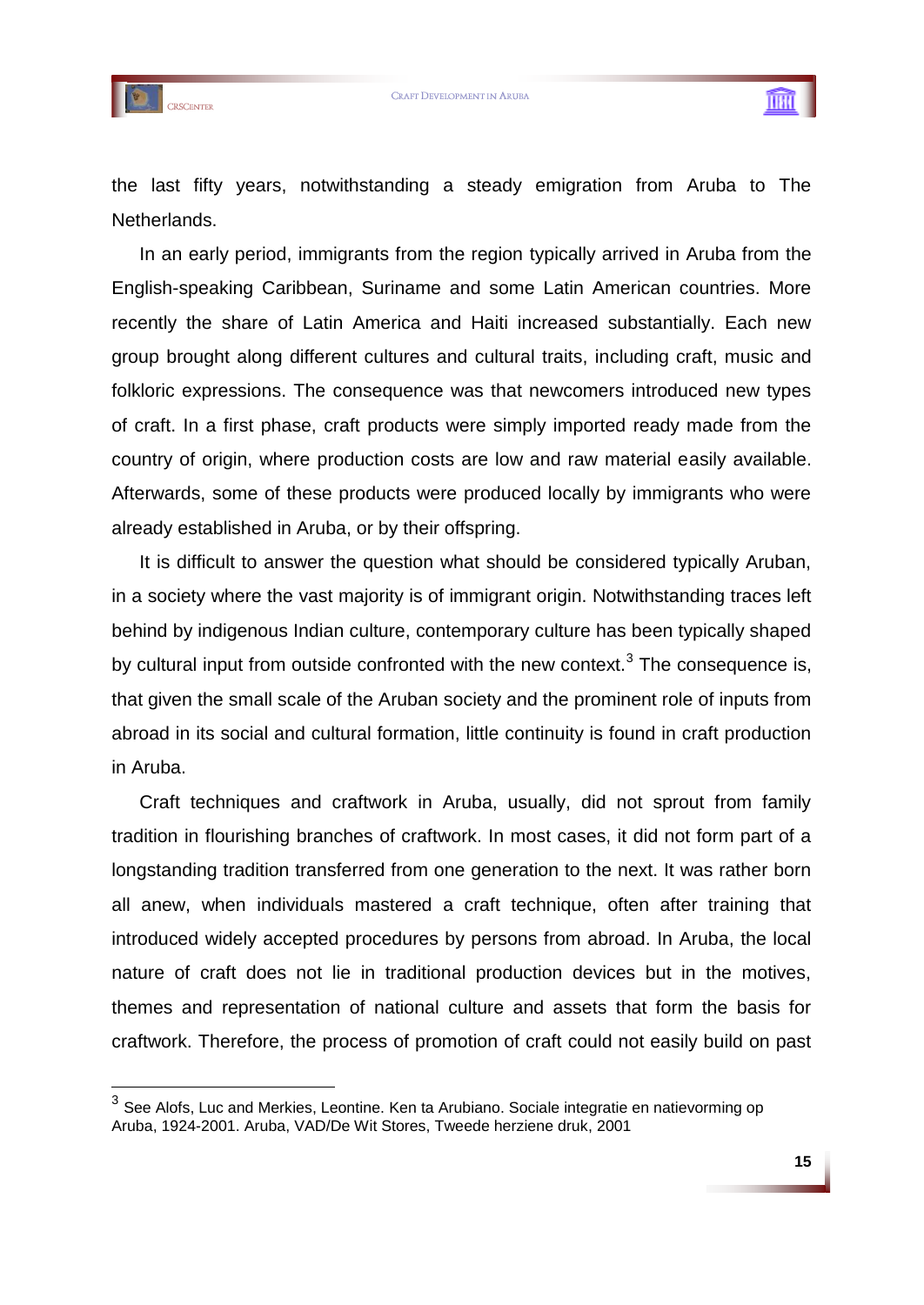



THU

experiences, since continuity in traditional techniques was usually absent. Local craft in Aruba is rather produced by reconstruction and use of national and cultural symbols, often based on existing knowledge of the past or historical study.

The production of craft in Aruba typically started after training in pottery, metal work, leatherwork, woodwork, printing or painting. Once the craft worker mastered a craft technique, the next step of indigenization turned the focus on traditional motives related to the Amerindian background, the national culture, history, landmarks and typical Aruban icons and elements. In this regard, the findings of archeological studies, available paintings in caves and other nationally valued icons are widely used as central motives for craftwork. The line of production that was usually chosen made use of those old paintings, designs, elements and craft. Other motives were salient geographical, natural or architectural landmarks, such as Hooiberg, the Lighthouse, Fort Zoutman, the dividivi tree, beach, sun and sea panoramas, and cultural expressions.

A factor that hampered craft development in Aruba is that, historically, handicraft was not valued as an important expression of the own culture, but was often seen as a social welfare activity to be promoted among disabled persons, the unemployed, the prison population and elderly people, in order to offer them meaningful employment and integration options, along with a source of additional income.

Overall, the historic record clearly shows that there was a chronic lack of coordination of craft activities in Aruba. One major shortcoming was a typical absence of government policy on craft. The possibility for training craft workers, a critical condition to stimulate craft, was often absent, except for irregular courses delivered by foundations, often when an expert happened to be around. Notwithstanding the substantial tourist market that exists for craft products, craft workers had no adequate outlet for their products or were forced to sell them at low prices to intermediaries or tourist shops, often at less than half the price charged to the buyer.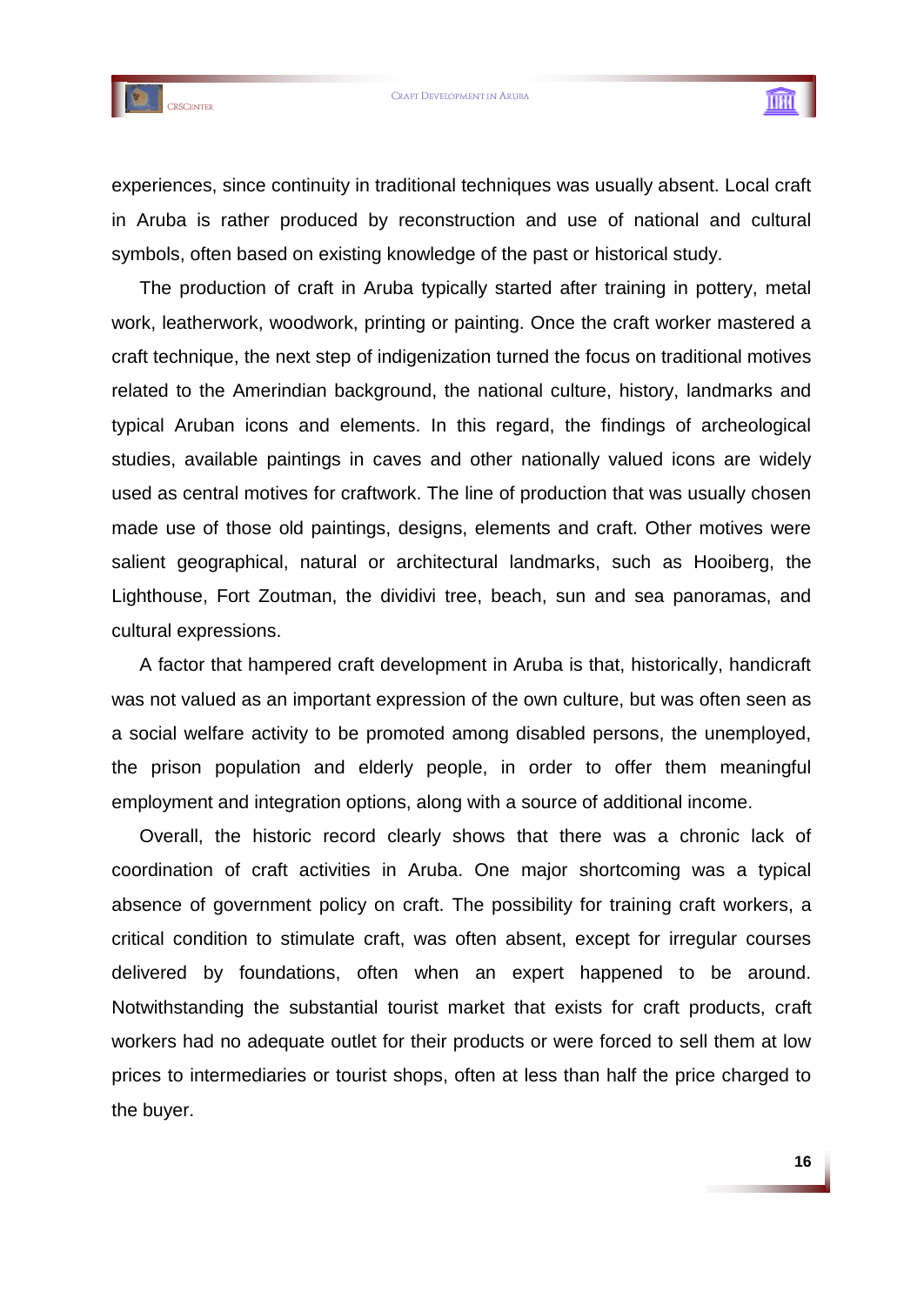



# **3.2 Contemporary craft**

It is not easy to draw the contemporary map of craft activity and production in Aruba. In the last decades, a number of persons and agencies, varying from a small group of individual professional craft workers to incidental craft persons and organizations of craft workers, privately produced a number of craft products without systematic government or institutional support. The lack of professionalism and the absence of a clear craft policy typically led to a lack of continuity and development of craft production in Aruba. This low degree of professionalism and persistence can be detected in the fact that not one single entry is found for craft in the yellow pages of the national telephone guide.

# *3.2.1 Organizations*

1

Several organizations have been active in the field of craftwork. Some were short lived without much impact, while other survived during decades with ups and downs.

The oldest, the *Fundacion Artesania Aruba,* was founded in 1972 as a non-profit organization, with a seed fund of ILO and UNDP. The main goal of the organization was to create employment and income in the field of craft through the development of handicraft and the promotion of Aruban craftsmanship. Parallel to that, Aruban culture was promoted by craft products that were inspired by national themes and Indian designs from archeological findings. One of the significant contributions of the foundation has been the training of craft workers in leatherwork, ceramics, screenprinting and hand arts.<sup>4</sup>

Income was generated in the foundation by fees for training, the sale of craft products made at the courses and the commission gained with the sale of products of artisans who were in need of an outlet for their craftwork. Still, the income from

<sup>&</sup>lt;sup>4</sup> Oduber, Milta "Report on review of arts & craft". Aruba, Artesania Aruba, March 1995.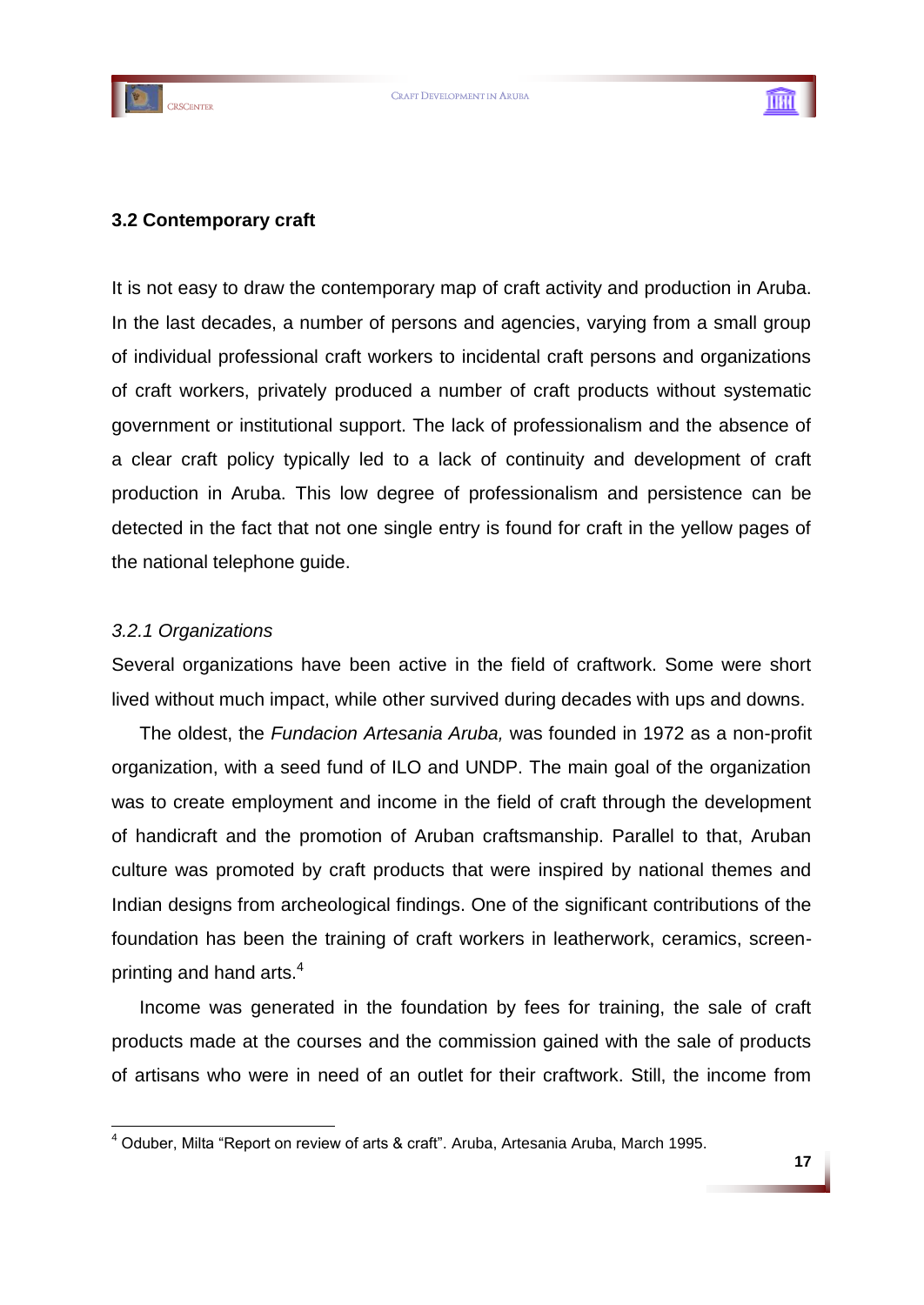

THU

these activities was not large enough to run the foundation in a professional way. Notwithstanding incidental government support and some funds received from private foundations, the whole history of the organization is marked by hard times, which made it difficult to realize the proposed targets.

The need to generate resources by reselling with profit the products of craft workers created some tension with the producers of craft, who saw part of their possible earnings disappear. Several interviews conducted with persons active in craftwork stressed the negative impact that this relationship had on the trust in the foundation from the part of craft workers.

Until 1977, the foundation could manage pretty well with own revenues, personnel and the delivery of courses in pottery, leatherwork, and screen-printing, among others. A number of the still active craft workers were initially trained by the foundation and could benefit from its facilities, such as the ceramic oven, screenprinting facilities and a center for training, exchange, exhibition and marketing. The foundation went through several critical periods that threatened its existence, particularly when it was forced by the Government to move to another location that was not suitable for its purposes. The main complaint of the Foundation Artesania Aruba is that, in four decades of existence, it could never really count with government or official support for its activities, but rather became the victim of ad hoc decisions, that undermined the capacity to realize the objectives. Due to a number of setbacks, the foundation is presently passing through difficult times. Investments are urgently required to restore production facilities, such as the ceramics oven and the screen-printing department, for which some ongoing funding requests have been filed.

*Asociacion Artesanonan di Aruba (ASARA)* is a more recent organization of craft workers. Its establishment was directly triggered by government plans to change the function of the downtown harbor area by building a cultural square, the Plaza Cultural. By eliminating existing kiosks at the location, space will come available for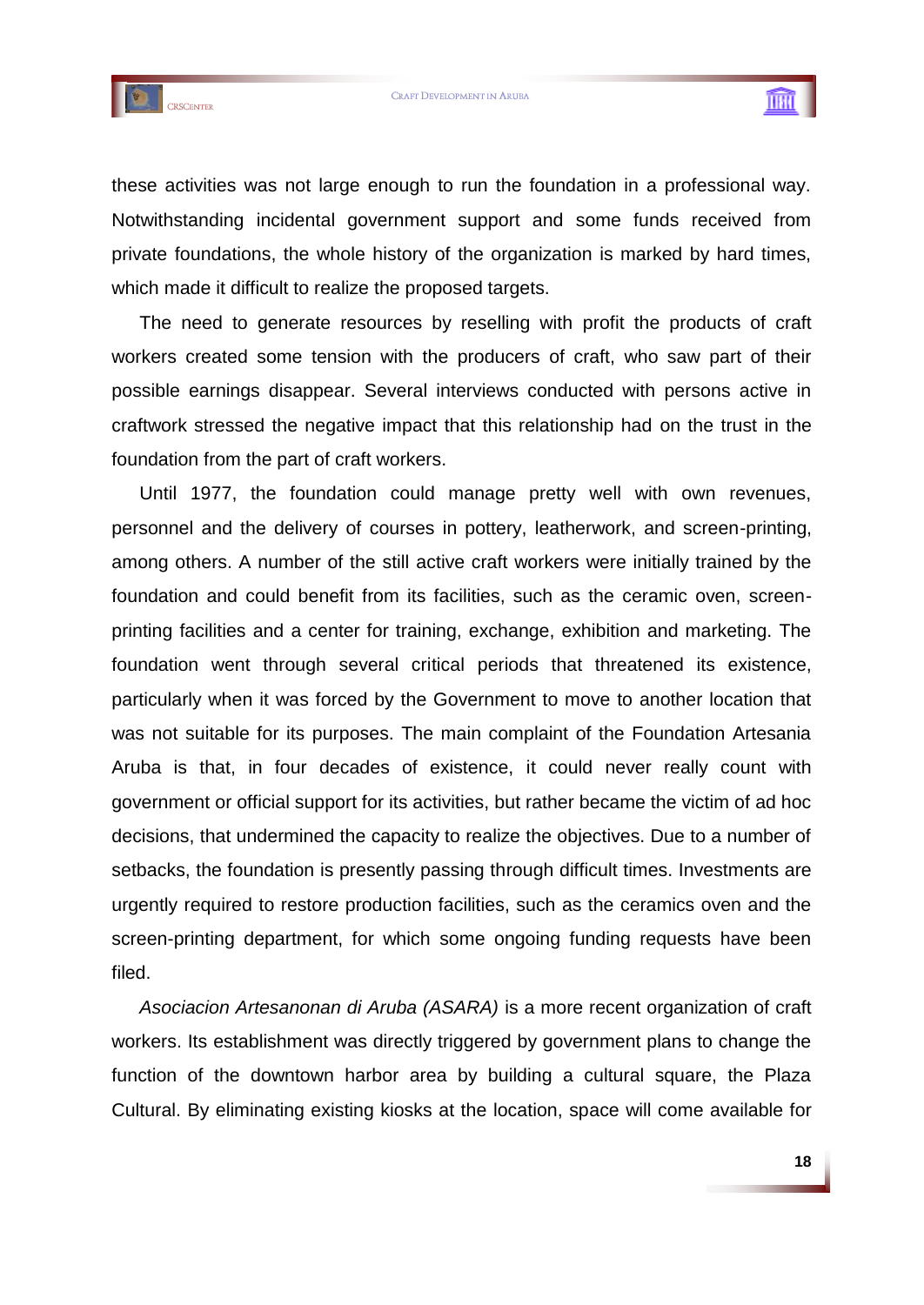



local craft expressions to be offered to a most interesting category of buyers. These plans triggered the enthusiasm of a number of full time and part time artisans, who decided to join together.<sup>5</sup> The result was the foundation of the Asociacion Artesanonan di Aruba (ASARA), concerned with the development of craft, and more immediately with the need for a regular outlet for craft products. The organization was able to mobilize some 80 persons, the majority of which were part time, incidental or aspirant craft workers. Its president, a full time craftsperson participated in the commission in charge of the Plaza Cultural, a government project that was widely supported as beneficial to craft workers, although the location was not considered ideal by everybody, since some craft workers preferred the option to build a craft village. The juridical problems of the government with existing kiosk holders at the location, which led to a court case, enhanced the doubts among the members of the association in the actual execution of the project.

Presently, ASARA is a very low profile organization, and for some time now members have not met. Given the poor perspectives for craft, the lack of sustained interest of the members and the skepticism of an early realization of the Plaza Cultural, the immediate priority of the full time craft workers among the members, including the president, is now to improve their own craft enterprise. Since most other members are not very active, there is very little confidence that something will still come out of the organization. As for the relation between ASARA and Fundacion Artesania Aruba, all interviewed members expressed their disappointment over an active and supportive role of the latter. In their view, rather than trying to generate income with the product of the craft worker, the role of the foundation should focus more on the promotion of independent craft workers and the support of their aspiration to make a living with their craft.

1

<sup>5</sup> Diario. Asara ta apoya Plaza Cultural. Diario, April 26, 2002.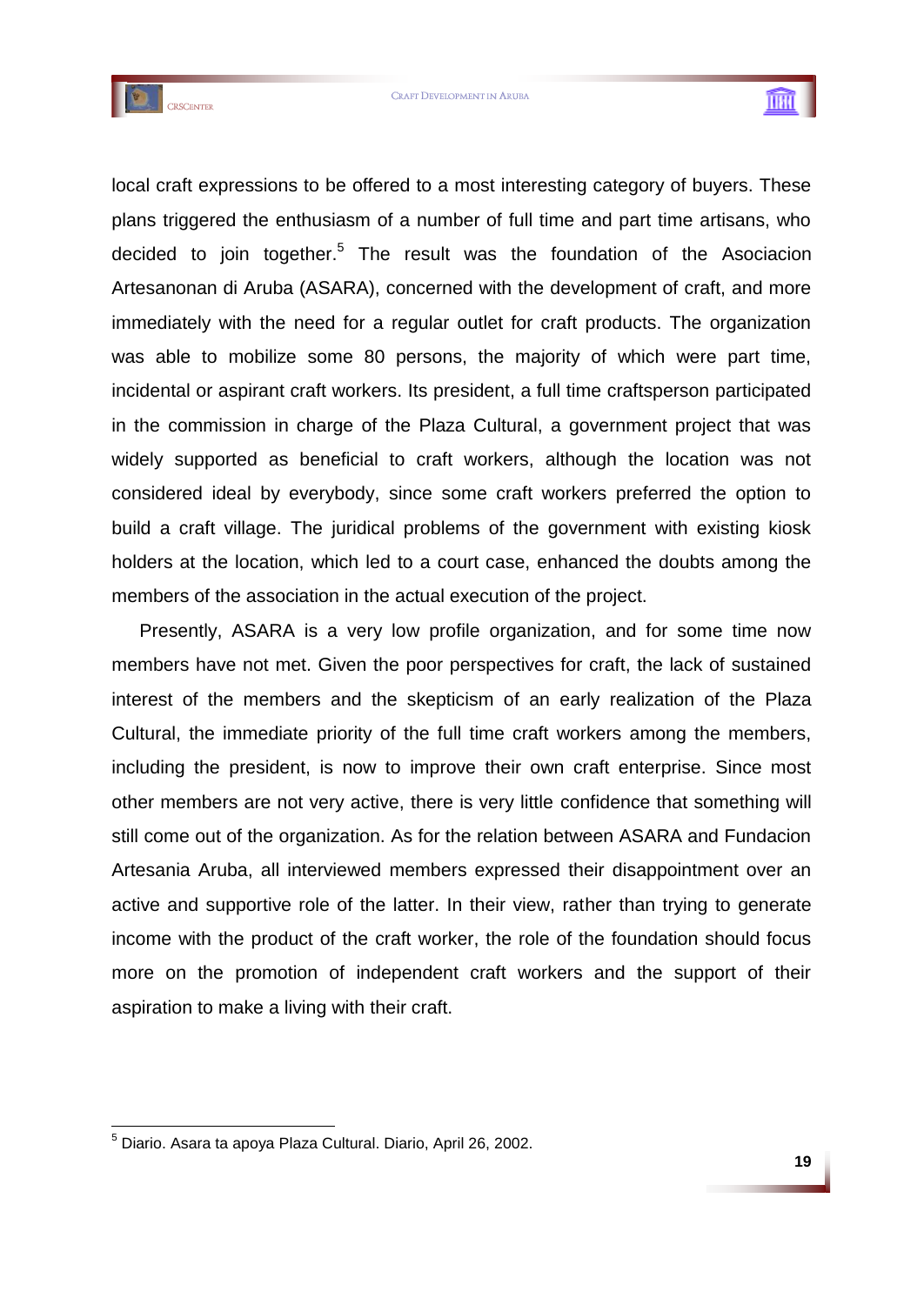

1



### *3.2.2 Craft workers*

No reliable estimates are available of the number of craft workers in Aruba. A report of the Ministry of Labor, Culture and Sports, adding up the numbers of craft persons as claimed by the different craft organizations, indicates 159 craft workers as a conservative estimate, based on an explorative study on craft workers in Aruba.<sup>6</sup> However, some of those organizations including the largest is presently inactive, while most of the alleged craft workers are only part time or incidental craft workers in addition to a full time job elsewhere. In this way, most of the craft workers only receive a small secondary income out of part time craftwork, in order to enhance the regular family income.

Inquiries among the active craft workers in Aruba indicate that the majority of the people working on craft are only involved in craft on a non-professional, irregular, part time and discontinuous basis. Added together, Aruba has less then ten professional craft workers, including some persons who do painting on craft products. Only some of them are able to make a substantial living as a full time craft worker. This clearly indicates that craft is still a relatively marginal and fragile activity in Aruba that depends directly on a small number of persons. Illness of one craft worker can be sufficient reason to close down a studio for a while.

Some artifacts are made with local raw materials, particularly with kwihi wood, cloth, plants and fruits, and materials originating from the sea. The majority of the craft products, however, are made from materials that are imported, the most important of which are clay, plaster, pewter metal and paints. Although there are small deposits of ceramic clay in Aruba, they require purification of the excessive saltpeter before they are apt for use. Due to this low quality of the clay, a costly process is required to make it suitable for production purposes. For that reason potters prefer direct import of several varieties of clay according to the purpose, mostly from the United States. In the past, kwihi wood was used for commercial

<sup>&</sup>lt;sup>6</sup> Boekhoudt, Byron G. "Rapport Explorativo riba posibel productonan pa Plaza Cultural". Aruba, Ministry of Labor, Culture and Sports, August 2002, p. 5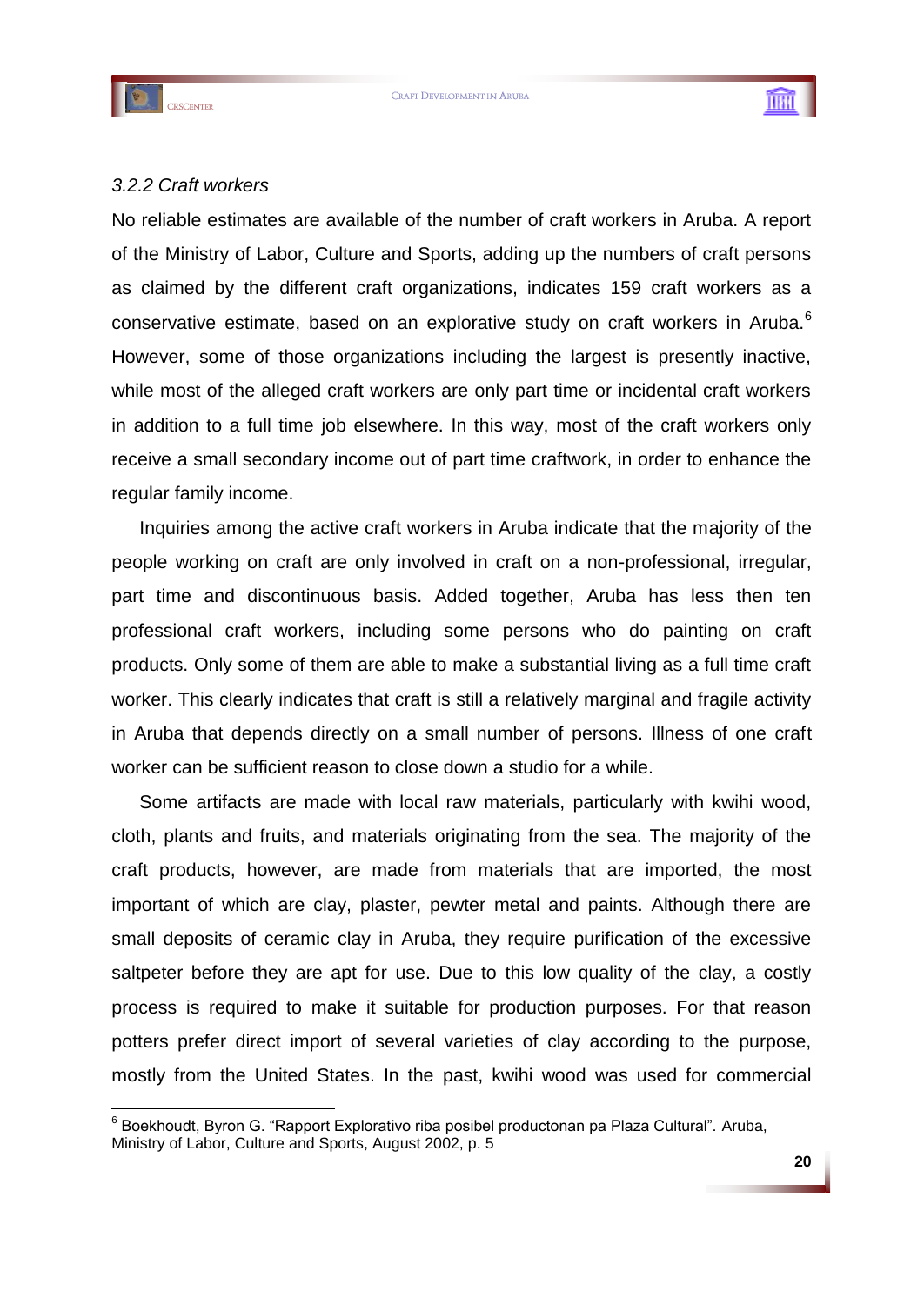

1



production of large traditional kwihi tables. Since kwihi trees are not widely available for production purposes, at certain point, kwihi wood was imported from other parts of the region to continue this production. Nowadays, craft workers make only small wooden items for decorative purposes that do not require large volumes of kwihi wood.

One of the characteristics already mentioned for contemporary craft in Aruba is that it usually does not sprout from a longstanding tradition of transference of skill and craft from one generation to the next. One clear exception is the production of kwihi tables, an old craft of a family in Savaneta that was passed to the children who still practice the craft.<sup>7</sup> But in most cases, it was only after the craft worker was trained in a particular craft and material that she developed an own line of craft products, as three case studies of the craft history of fulltime craft workers may illustrate.

The most proficient craft worker in pottery does not come from an artisan background, but her interest in pottery was rather raised, when old Indian pots were found in excavations at her grandparents" place. After a one-year course in pottery at the Fundacion Artesania Aruba, she got a stipendium for a six months" course in pottery in The Netherlands. After the contractual obligation to work for two years at the Fundacion Artesania Aruba, she started her own craft activities as an independent craft worker, some 20 years ago now. In the meantime, she managed to make a living as a professional craft worker with a registered company looking now for expansion options.

A second case is a craft worker using pewter metal to produce a number of craft products, the most salient of which is the much wanted gilt dividivi tree on a kwihi base. Initially, the craft worker learned leatherwork from a US citizen at Fundacion Artesania Aruba, after which she went to Bonaire, where she got involved in the production of leather products. She later worked for Spaniards in Aruba who used

<sup>&</sup>lt;sup>7</sup> "Mesa di kwihi te ainda un producto hopi gusta". Observador, Semanario Informativo y Educativo di Aruba. Agosto 22, 1964, Aña 4, No. 132.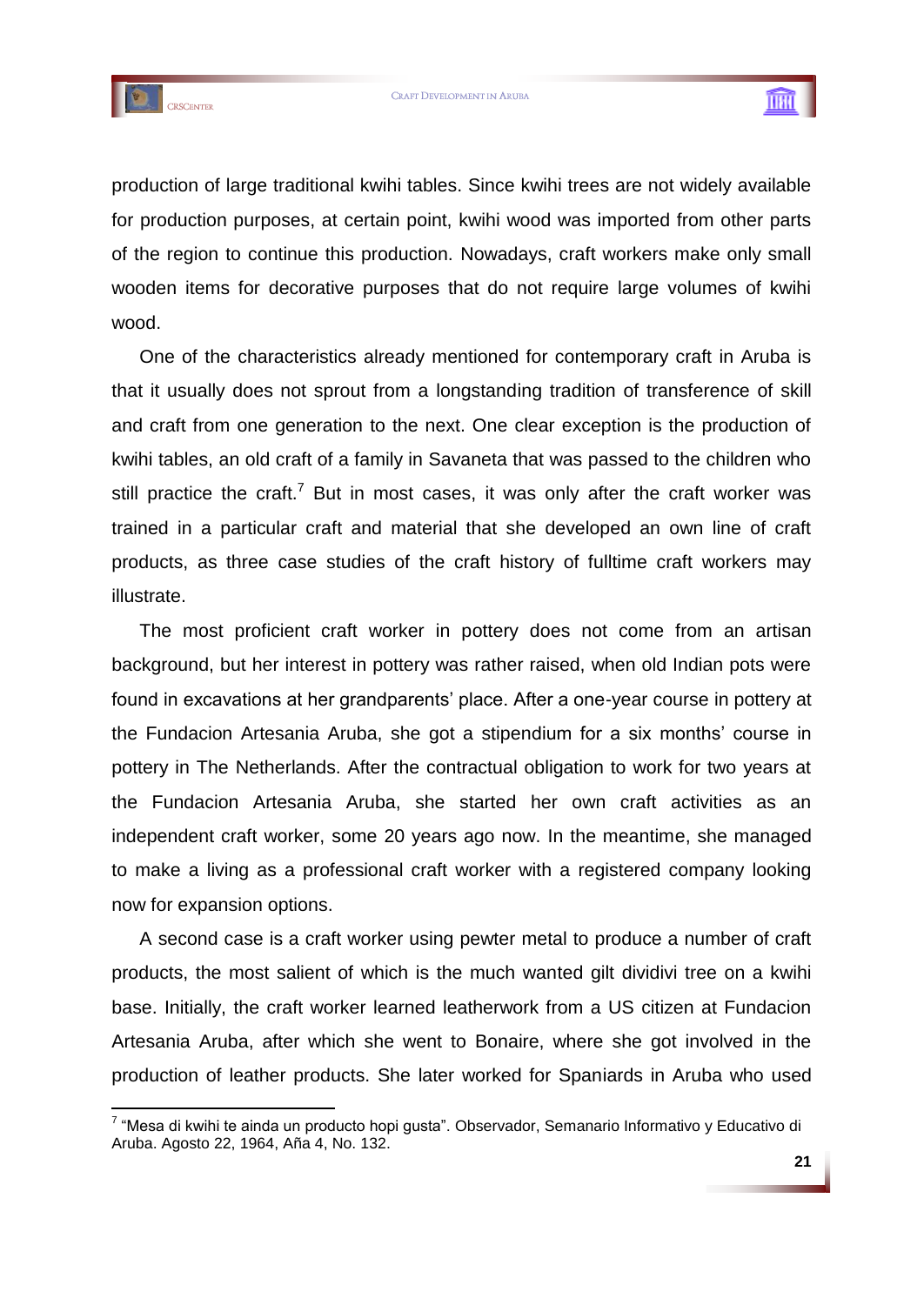



pewter metal for their craft products. When the Spaniards left, she bought over the facilities, including a number of machines used in the processing and gilding of the metal. She started to design by herself and could develop a successful line of products inspired by national culture, local vegetation and Aruban landmarks that still have good demand.

A third case is a craft worker who went to Puerto Rico, where she learned to work with porcelain. Back in Aruba, in 1969, she started making the typical small presents given to all guests on the occasion of a wedding or the First Holy Communion. Since there was no ceramic oven in Aruba at the time, she used to send her products by boat to Maracaibo (Venezuela) for baking, with quite some loss of broken items at return. She first bought a small oven in Miami and afterwards a larger one to enhance production to more items, such as images for churches and typical Aruban inspired items for tourists.

These three profiles illustrate the fact that craft in Aruba did not sprout typically from a long tradition of devices and production procedures, but rather started by learning a particular skill, which was afterwards used in products designed around cultural or national traits and symbols.

#### *3.2.3 Artifacts*

The importance of mass tourism in Aruba, characterized by the demand for local craft products, either to remember the stay or as a genuine Aruban gift to friends, turns craft work into a feasible production branch in Aruba.

Craft products that are made or were made in the past can be sorted in four categories. The first category is articles representing the Indian heritage, mostly known from archeological findings, particularly old pottery and paintings on rocks. Representations used by the Indians and the objects they used inspired craft workers in the field of ceramics, painting, metal work, leatherwork, and plasterwork. The most requested products in this category are replicas of ceramic pots and urns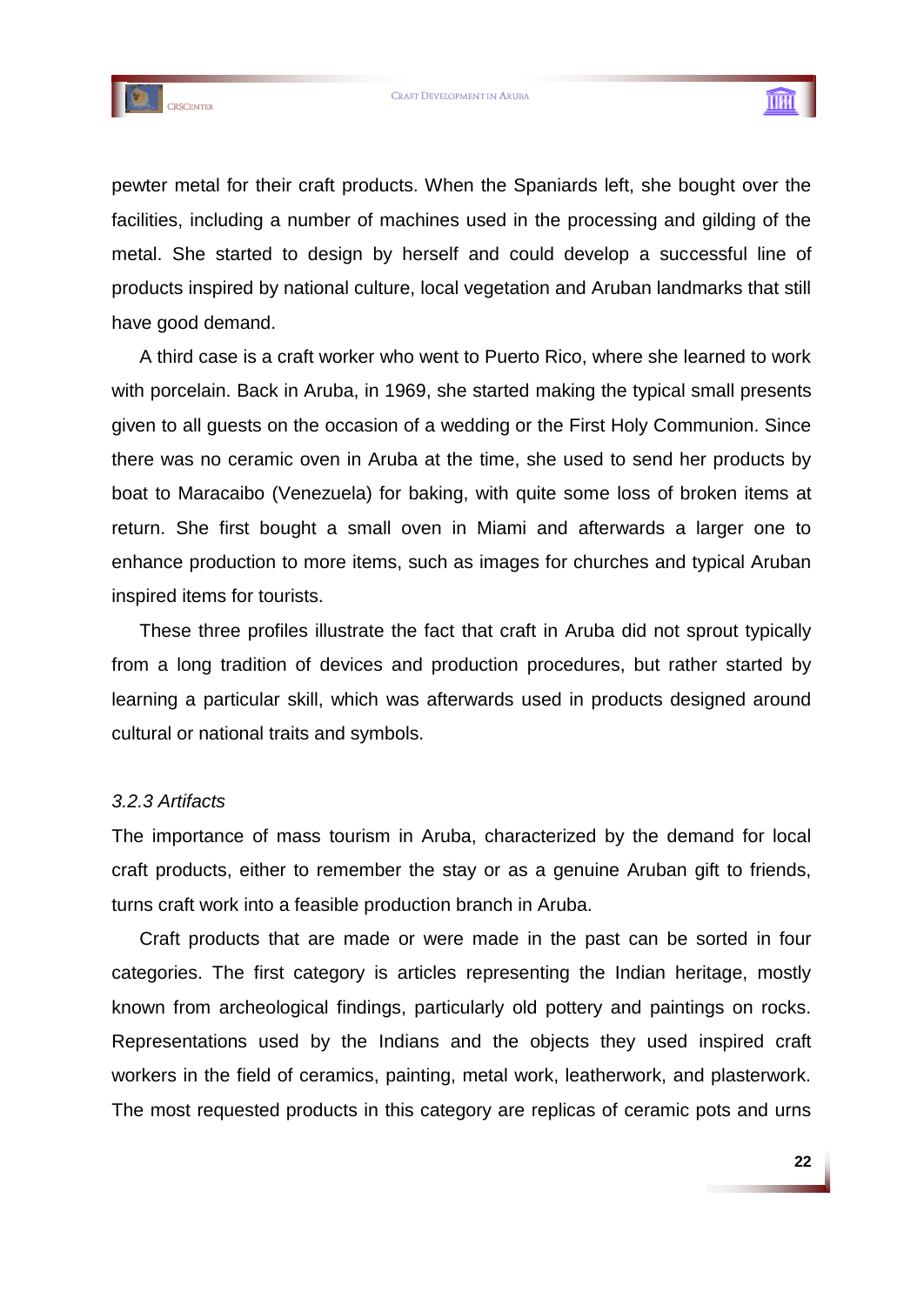



TH

from centuries ago of Indians who lived in Aruba or entered the island from the mainland, particularly from the Paraguana peninsula.

A second category is objects and images related to old Aruban culture and history that find their way into craft products, such as model cunucu houses (typical Aruban rural house), the "aloë lekbak" (drip pan for aloe), a miniature of the "caha di orgel" (street organ), sandals as made in the early twentieth century, typical Aruban trousers and shirts, leatherwork, the kwihi table, weaved hats, tiles with typical symbols, printed beach bags, T-shirts, and bath mantels.

A third category is related to geographical, architectonic and cultural landmarks in the Aruban landscape, panoramic views, and sea and beach sights. Popular among these items are the Hooiberg (the Haystack Hill), the Lighthouse, Fort Zoutman, rock formations and the natural bridge.

A fourth category is the stylistic representation of typical fauna, such as the iguana (yuwana), the rattle snake (cascabel), the parakeet (pirkichi), the trupial and other birds, and of typical flora, such as the dividivi tree always pointing to the west as a weather vane, the cactus and the "kibrahacha" flowering in full yellow dress.

A variety of raw materials are used in Aruban craftwork. Local craft products are made of clay, wood, plaster, metal, leather and synthetic fabrics. Craft products are also based on whatever the sea provides, recycled products, and material proceeding from plants and cloth.

# *3.2.4 Problems and bottlenecks*

A major issue for craft workers is the role and position of intermediaries, which tend to economic exploitation of the labor of craft workers by offering them only a small part of the retail price. One of the main limitations indicated by the craft workers is the absence of a place that is frequented by tourists to directly exhibit and sell their products. Craft workers have always insisted on the need to have a spot on a strategic location to market their products, because the only option left otherwise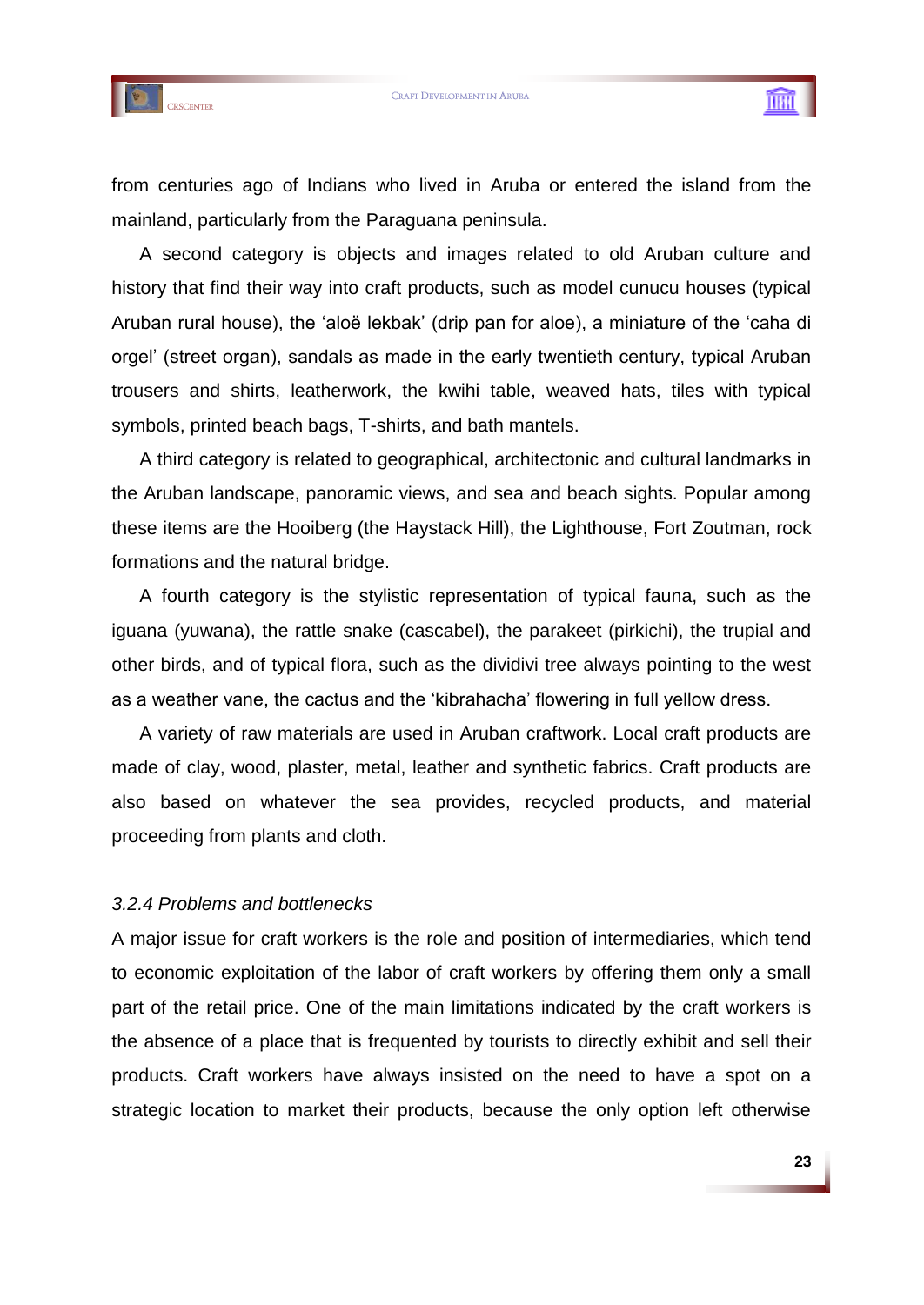



was to sell their products to retailers for low prices. One craft worker reported that she received less than fifty percent of the retail price for the delivered product. The full cost price and labor invested in the item was less than the profit of the vendor.

The solution, however, is not to let all craft workers market their own product, in order to get the full price. Commercial marketing and shop management is a different skill than the production of craftwork. The experience of some craft workers that did gain a post at the harbor area, the airport and other places has not always been encouraging. The lack of professionalism has been a bottleneck that led to failure in marketing. The organization of craft workers in associations, cooperatives or federations can open new options for marketing craft products at reasonable prices, while activities can be coordinated to enhance supply.

A second problem is that numerous products made outside Aruba are offered at very competitive prices, often provided with the label 'Aruba', in order to vein originality as local craftwork. Low prices for labor and raw materials in many countries of the region allow end products of craft to be offered at retail prices that are below the cost price of a similar item made in Aruba. An example is ceramics made with easily accessible river clay in other countries and with cheap manpower that is nonetheless highly skilled due to techniques sprouting from a longstanding tradition. In this way, high quality Indian craft made elsewhere can be offered at prices far below the production costs with clay imported in Aruba from the United States.

The first step of immigrant participation in craft is, usually, to import end products from their country of origin that are offered on the Aruban market as local craft. At a next stage, raw materials are imported and the craftwork is done in Aruba itself. The effect of these forms of competition is an overall weakness of local craft in Aruba, which becomes highly unattractive as an office for new craft workers, due to low returns. Given this state of the craft sector, the infrastructure and production capacity is weak, as a consequence of which no professional answer can be given to

THU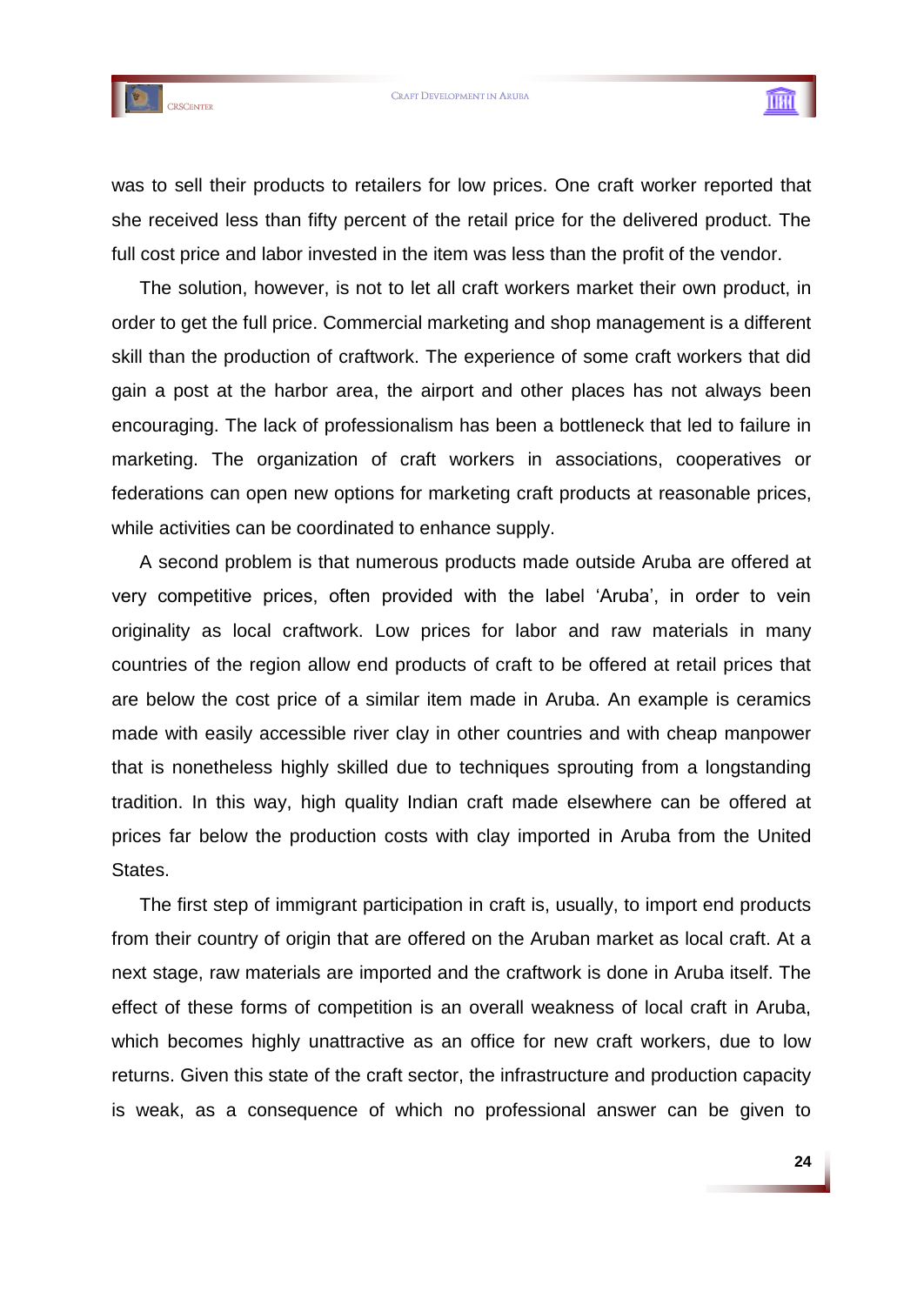



seasonal demands for large numbers of representational gifts by companies or organizations.

Particularly demands for Christmas, the New Year, national holidays and international meetings cannot be met, due to a lack of capacity. Notwithstanding the high demand from tourists, quality products were not produced in sufficient numbers by the small number of skilled artisans. As a consequence, imported craft products overran the market from countries like Haiti, Venezuela, Peru, Chile, Guatemala, China and Taiwan. The consequence was that the demand for craft in Aruba was filled to a large extent by imported craftwork, mostly from neighboring countries, in some cases identified with the word Aruba. This combination of a lack of national production and a high demand for craftwork, particularly by tourists, provoked an invasion of foreign made products that were offered as local craft.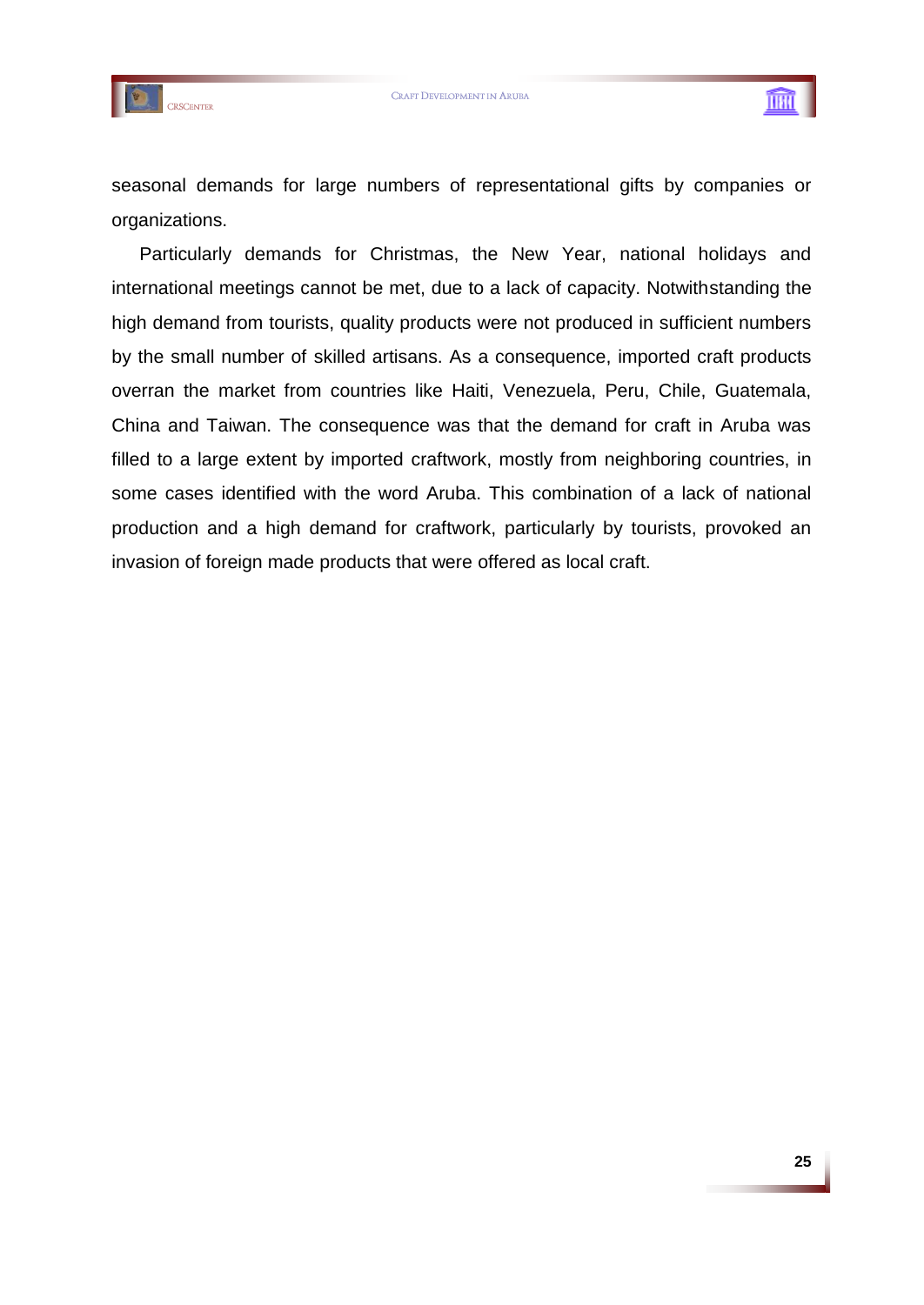



# **4. CRAFT PROMOTION AND DEVELOPMENT**

#### **4.1 Government craft policy**

In the past, regardless of the political party or coalition in charge, craft and craft development never had any priority in government policy in Aruba. No specific policy has been formulated to support, sustain or develop craft. As a consequence, there was no systematic support for craft workers, while no measures were taken to legally protect local craft against products from abroad. Only when craft workers took the initiative to pressure the government and it agencies, some temporal concession was made in the form of small subsidies or support.

The combination of a lack of a craft policy and the incapability of craft workers to compete against imported products, mostly from countries in the own region that were presented as authentic Aruban craft, had disastrous consequences for craft development in Aruba. It became extremely hard and unattractive for any professional craft worker to make a living out of handicraft. In interviews both with local craft workers and craft organizations, the general complaint was that no support of the government or government agencies was given and, instead, craft workers were permanently engaged in an uphill battle for space and opportunity. That was seen as the main stumbling block to mobilize craft workers in Aruba, since most of them were forced to reduce their craft into a complementary activity next to a regular job elsewhere.

The current policy statement of the Ministry of Culture foresees in the construction of a "Plaza Cultural" in the downtown harbor area for small vessels,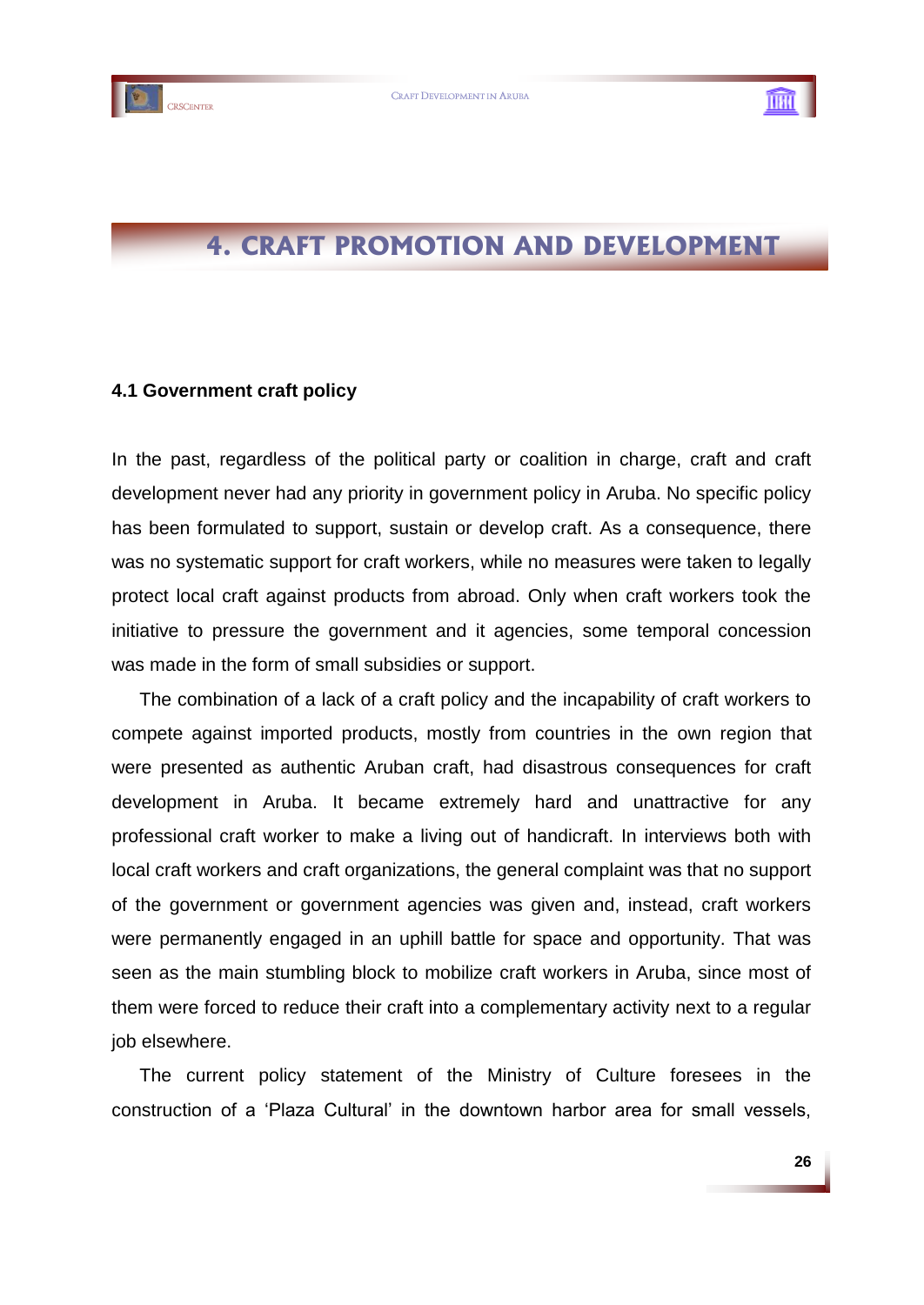

1



where the market operates today.<sup>8</sup> The cultural plaza will be located at a strategic down town seashore area with heavy tourist traffic, close to the cruise ship terminal not far from Main Street, known as the "Schoenerhaven". For that purpose reorganization was required of the existing kiosks for fruits, fish and meat products, garments, souvenirs and paintings.<sup>9</sup> The debate concerning the legality of the kiosks triggered a public controversy between the government and the present owners that conduced to a court case, which has been recently decided in favor of the government. That has opened the path for the realization of the Plaza Cultural, with a salient architectonic design that artistically unites culture, sea and land in a harmonious interplay.

The objective of the Plaza Cultural, intended as a multifunctional space to organize social and cultural activities, is to promote the culture of Aruba, to offer local craft workers a location for the production and exhibition of their products and the possibility to sell their works directly to the buyer, especially to tourists. The need for local craft workers and artists to have a location close to a place frequented by tourists to sell their products can be met by some 30 kiosks that will become available in the compound for craft and art. That will meet the needs, since different products can be offered at the same location, without a necessity for each craft worker to operate an own shop.

The managing authority that will coordinate the whole Plaza Cultural will monitor the presence of local craft according to a set of criteria established to define the nature of the products for sale. To do so, the managing authority is entitled to see to it that the establishments meet the criteria and that conditions for the lease of the

<sup>&</sup>lt;sup>8</sup> Nota di maneho pa cultura 2001/2005. "Expresando nos idendidad". Aruba, Ministry of Labor, Culture and Sports, November 2002, p. 7<br><sup>9</sup> Recreasing the state of the Sports of the Sports of Sports of Sports of Sports of Sports of Sports and Sports Sports of Sports Sports of Sports Sports Sports Sports Sports Sports

Reorganisacion di mercado di fruta, waf chikito y vecindario. Aruba, Ministry of Labor, Culture and Sports, January 2002.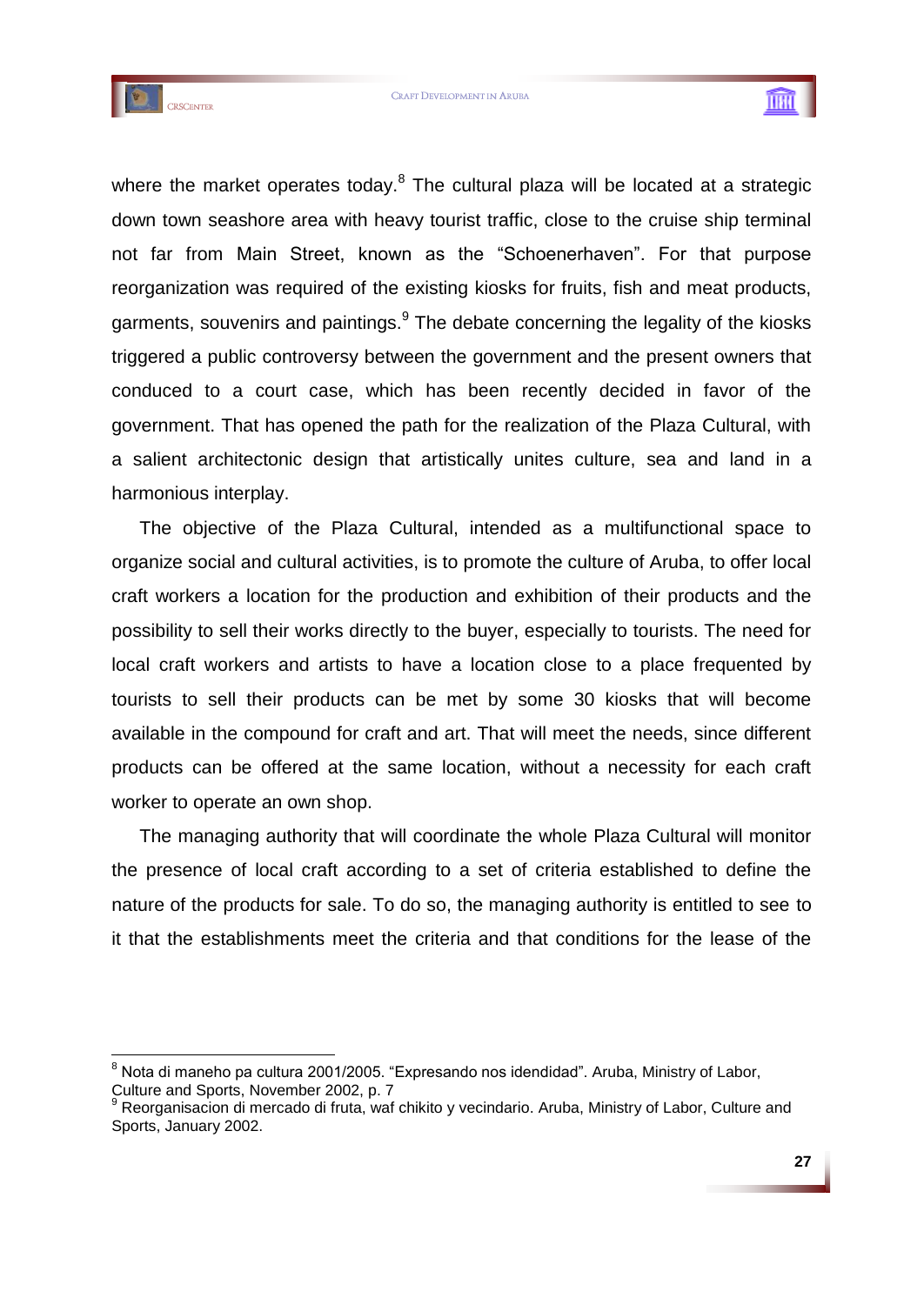

1



locations are fulfilled. This includes the right of inspection of production locations, facilities, processes and devices of craftwork.<sup>10</sup>

The reaction of craft workers to these plans was enthusiastic, since facilities will be incorporated for the marketing of craft products. There was some caution, however, regarding the time it might take before plans on paper become a reality. The announcement of the plan for the new plaza even triggered a mobilization of some 80 craft workers that resulted in the establishment of the Asociacion de Artesanos de Aruba (ASARA).

# **4.2 Craft and national development**

To understand the meaning of craft for the future of society and culture, a critical issue is to determine in which sense craft can contribute to national development. Development is the mobilization of the own potentialities and social forces in a project of self-realization, in interactive response to nature, habitat, resources and history. Development, therefore, cannot be transferred or donated; it can only be triggered, encouraged, stimulated and maintained. That was the main reason why all development theories of the last fifty years have failed, without exception. According to the new development/envelopment paradigm, $11$  what was referred to as 'development' for more than half a century was not development but envelopment, a disrespectful process of insertion, annexation and incorporation into an external project, a process of envelopment. Envelopment, the antithesis of development, is based on imitation and mimicry by overwriting the own culture and history, and on the denial of the principles of creation, evolution and progress. Development, in contrast, is focused on own potentialities, resources, context and agency.

<sup>&</sup>lt;sup>10</sup> Concept Beheersregels Plaza Cultural, behorende bij Landsbesluit Plaza Cultural.

<sup>&</sup>lt;sup>11</sup> Glenn Sankatsing, The Caribbean between envelopment and development at [www.crscenter.com](http://www.crscenter.com/)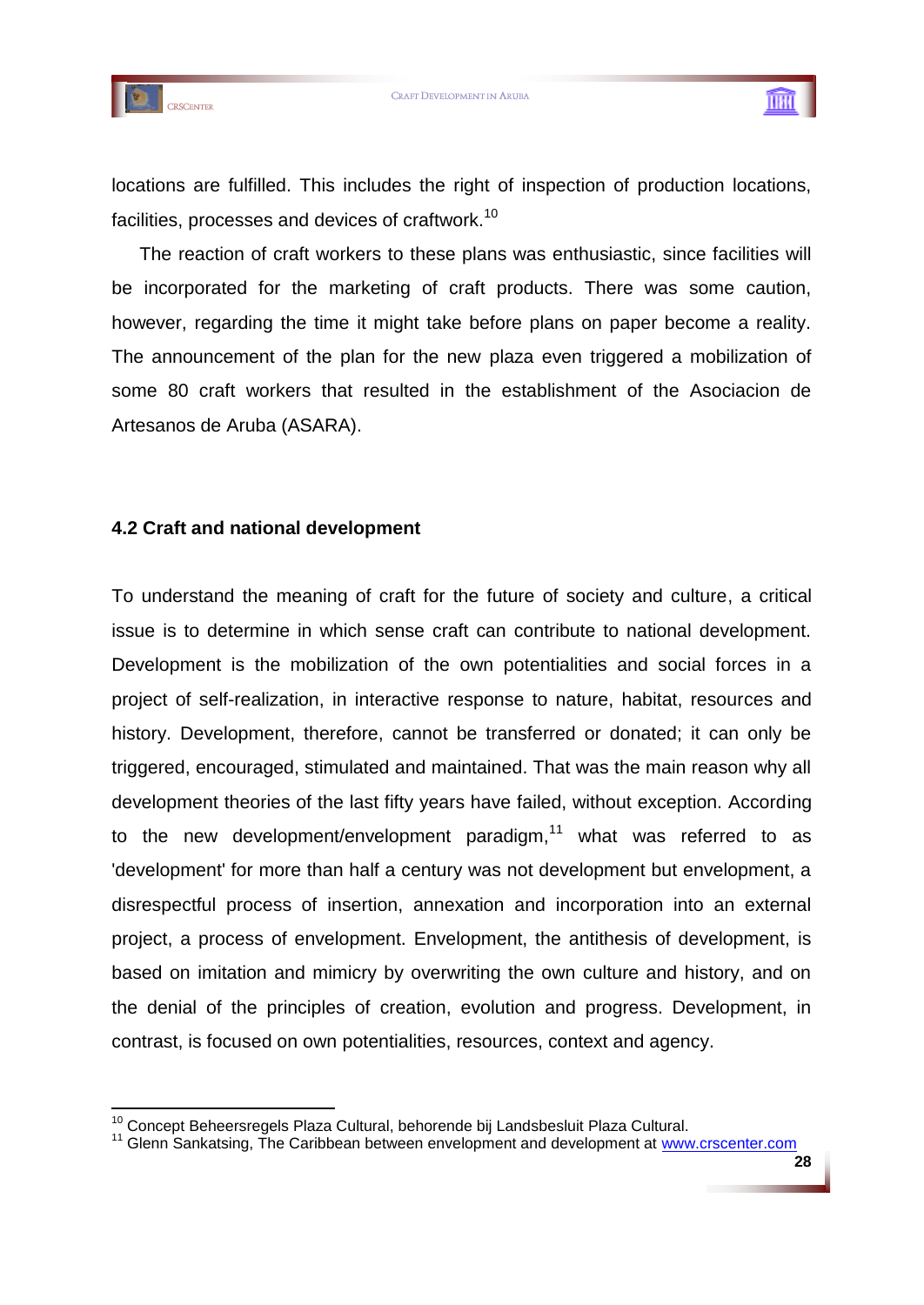





From the viewpoint of the new development/envelopment paradigm, the translation of development into a strategy for the promotion of craft turns the footlights on the following relevant aspects.

- 1. The motives and designs in craft are directly related to the cultural traditions of a people and country, and craft development can therefore foster the belief in own values, achievements and agency.
- 2. Craft as national production should increase the multiplier effect in the economy, by enhancing the proportion of each spent dollar that is kept within the national economy rather than exported by transfer of money or imports of goods. In a primarily tourist country, the enormous potential for craft production and marketing can offer a living to numerous Aruban families.
- 3. Craft is an economic activity that normally has no major negative impact on natural resources, environment, nature and society.
- 4. A craft conservation and development strategy is an imperative part of national policy to secure the survival of the collective memory as crystallized in the material responses to the demands of nature. Since reminiscences tend to disappear in oblivion, unless kept alive actively, craft is permanently in danger of extinction under the weight of modernization and, particularly nowadays, by ruthless globalization.
- 5. When primarily shaped and sustained as a provider for tourist's taste and demand, folklore and craft may easily derail into cultural prostitution, since cultural traits are turned into a commodity to be sold, which easily leads to deterioration of its content.
- 6. Whenever local craft is not protected against forgery from outside that pretends to offer authentic craft, craft promotion and growth can be harmful for the own culture and economy.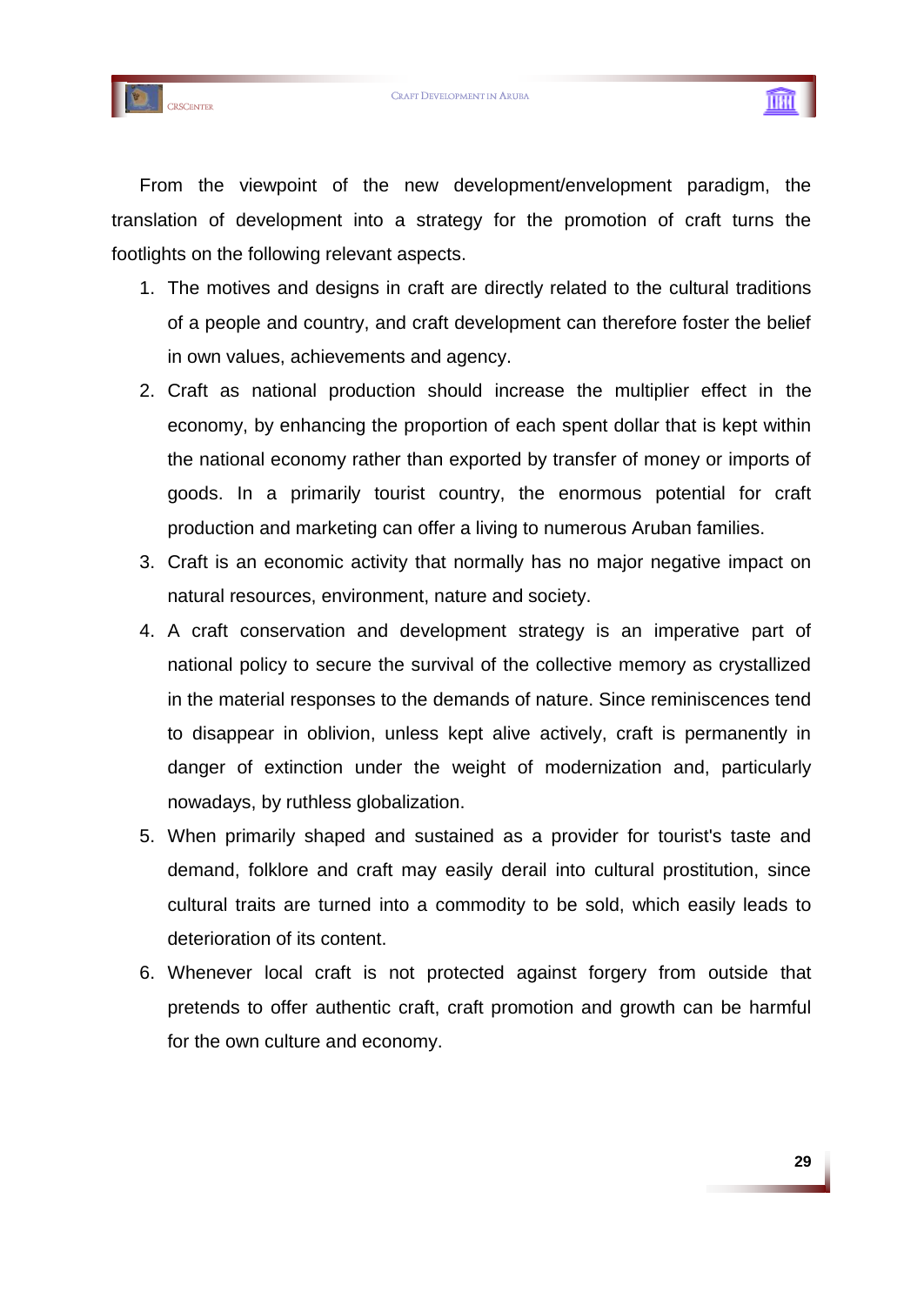



These pros and cons should be taken into account when designing a craft development strategy that should always be embedded in a national cultural policy.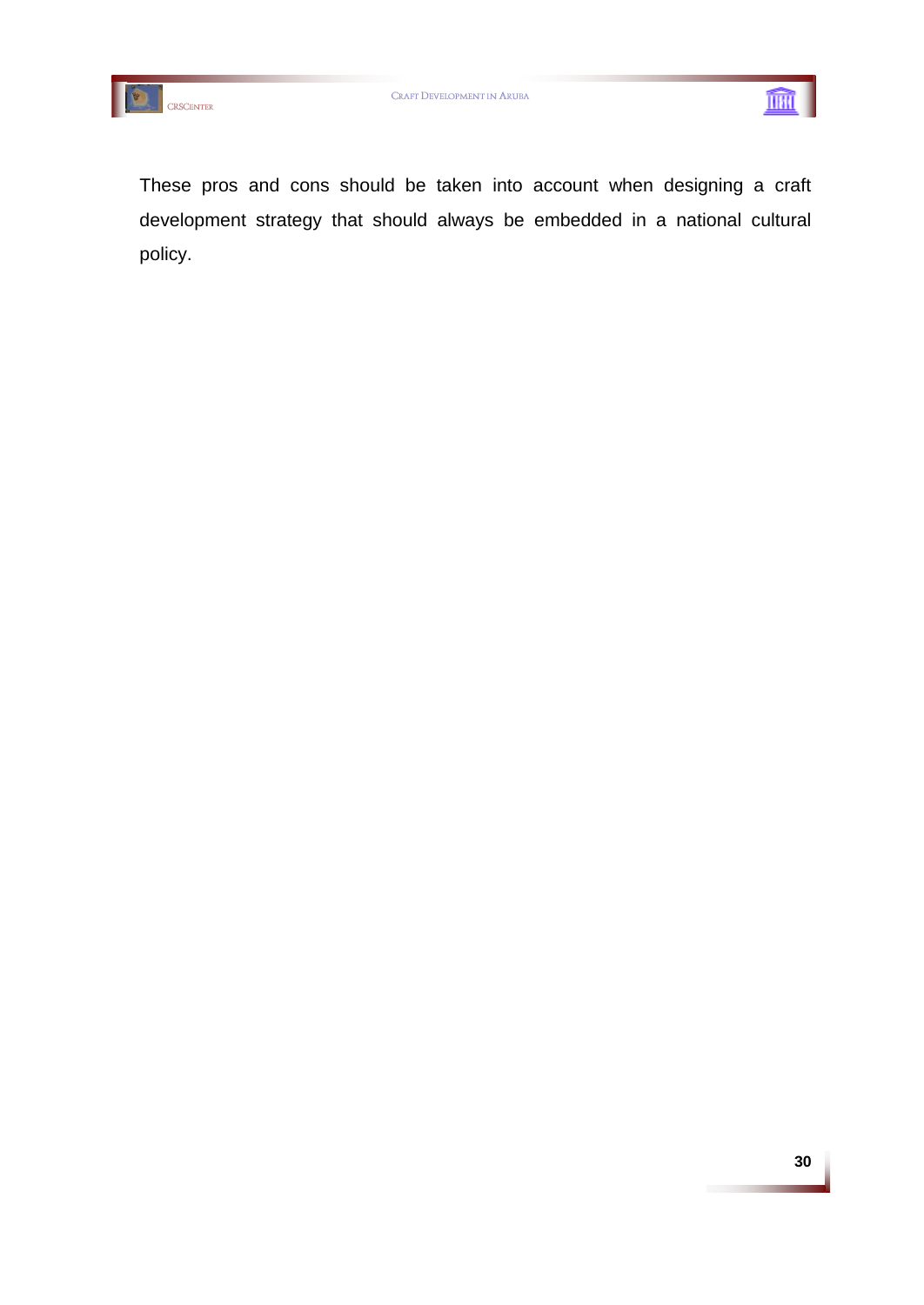

# **5. RECOMMENDATIONS FOR CRAFT DEVELOPMENT**

Craft is always context-embedded and bears a close relation to the own culture, history, geography or environment. This gives the aesthetic, historic and cultural function a prominent place in craft development. Authenticity is not in the first place established by the favorable verdict of the tourist, but rather by the internal judgment of the national society. Like in the case of folklore, promotion and development should serve one's own cultural purposes, in the first place. Only when authenticity is guaranteed from within, it is really possible to share the non-adulterated trait with the visitor, tourist or community from abroad. The implication is that craft policy should always be an integral part of the cultural policy of a country, to assure that craft is not subordinated to the commands of mass tourism. Although the market is essential for production, it is counterproductive to simply adapt craft to the taste of foreigners, since that, in the long run, will erase its specificity and its local nature.

Since the Aruban economy is primarily supported by the tourist industry, craft production and craft development should take a prominent place in government policy as a priority area for support and promotion. Part of tourists' spending is always dedicated to the purchase of locally produced products that are typical for the country, population or landscape, as a remembrance of the visit, a token of moments shared with loved ones, or as an authentic gift to friends and family back home. That is the reason why, in contrast with the market for modern commodities, local and national craft is less vulnerable to competition and globalization, since the demand for authenticity cannot be satisfied by foreign produce or substituted by context-free supply.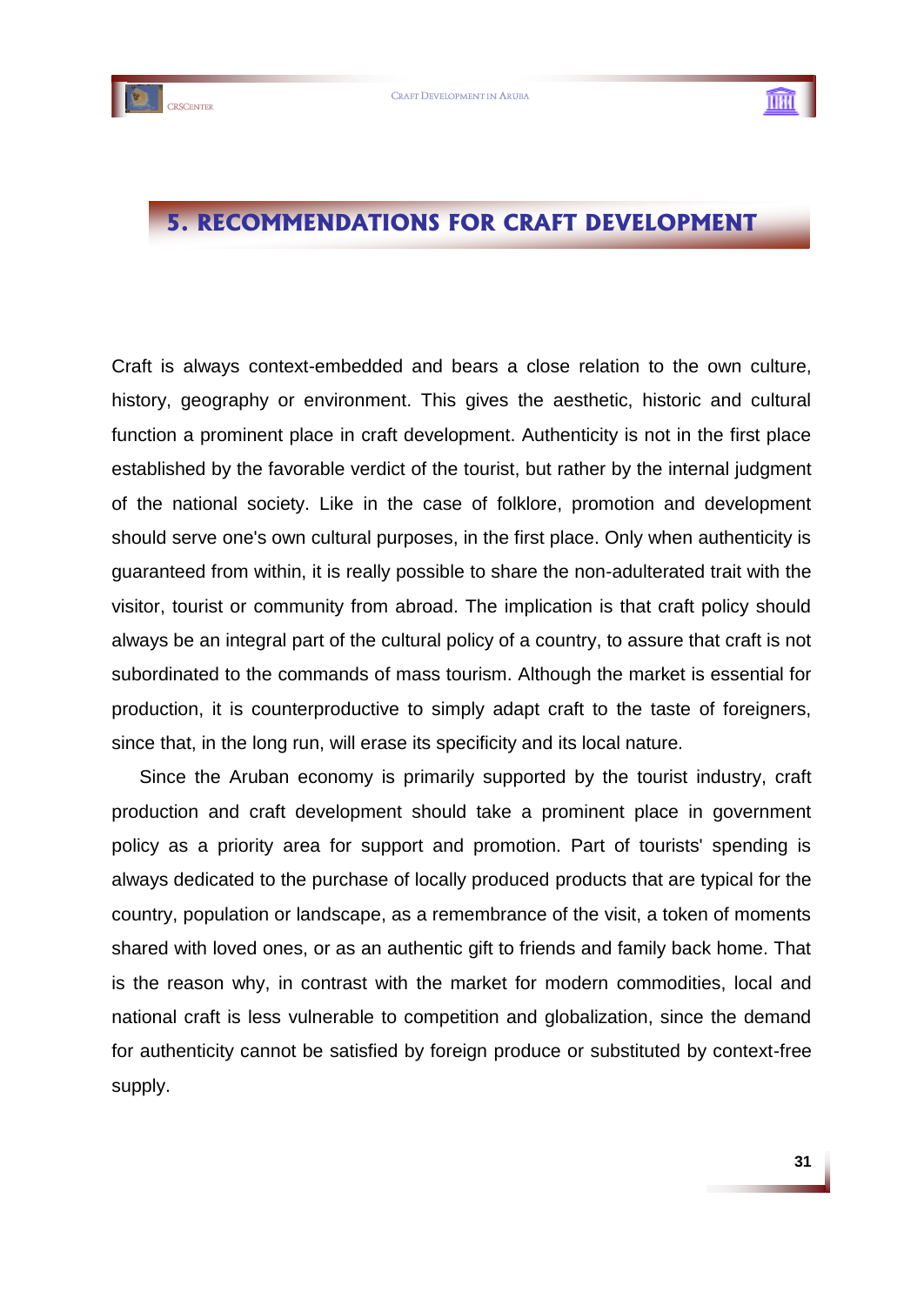



The promotion of craft should be located in a comprehensive development process as a future oriented project based on self-realization and the mobilization of all available potentialities. To promote and develop craft as part of the national development, the joint action of government, craft workers and private sector, should focus on the following tasks.

- 1. Craft production should be enhanced through professionalization of craft workers by training, workshops and regional orientation in all fields of craft production that can be relevant for Aruba. The history of craft in Aruba clearly shows that most contemporary craft in Aruba is the outcome of embedding newly acquired skills of craft workers in the own context and reality, rather than stemming from a longstanding tradition of craft production techniques transferred from one generation to the next.
- 2. In the development of craft, devices, motives and designs of the past take a prominent place. Even when new craft is invented, it will always build on existing cultural expressions or icons. To identify authentic designs, motives and styles, systematic historical study should, therefore, be undertaken on culture and craft expressions from the past. That may constitute the reference and basis to develop specific styles, designs and products. Research geared towards the creation of historically based authentic designs, e.g. dated typical Aruban houses, can constitute a powerful source for attractive craft work both by the production of a replica of old craft and by incorporating old designs in newly shaped craft.
- 3. The best craft is found in products that are easily recognizable by their very design and representational value as belonging to a particular country or region, without need to display the name of the country on an outside label. The same design or recurring motives can characterize a whole line of products and encourage buyers to purchase the whole set as a collection.
- 4. To benefit from the advantage of offering some unique local or national product, it is imperative to protect the national craft production against forgery and fake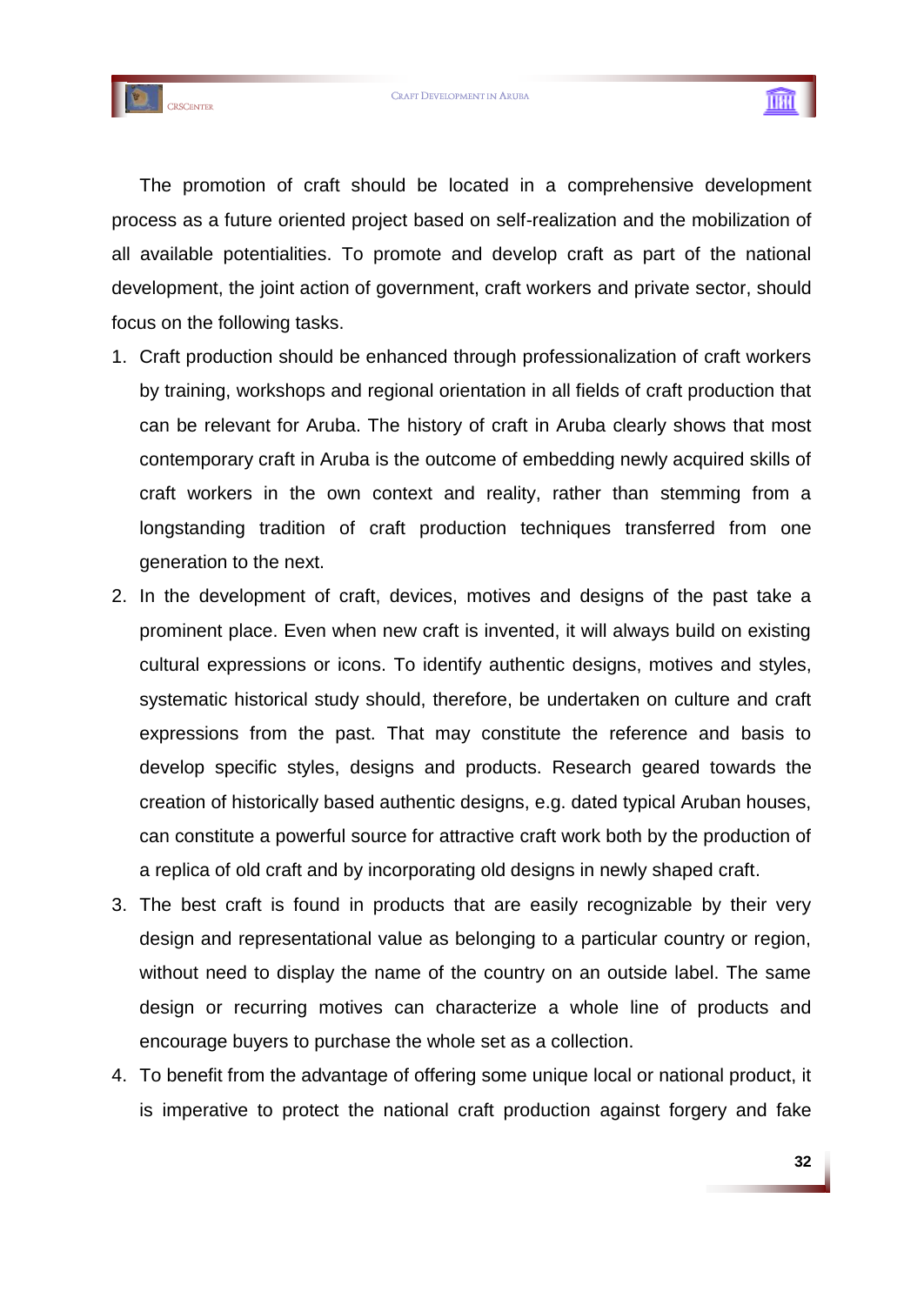





products presented as national. For that purpose the logo "Aruba" and the label "Made in Aruba" should be protected legally.

- 5. A system of authentication and registration of national craft should further prevent confusion among buyers regarding the origin of the product. Only then benefit can be drawn from the advantages of a niche market of local craft that can flourish without external competition. There is a need for an authorized institute or system of authentication of all craft products that can be considered as national and genuine products of Aruba or as belonging to Aruban culture. To monitor craft production and marketing, artifacts can be provided with a seal of authentication or a certificate of authenticity. Among the criteria to be considered in determining the degree of authenticity may figure the following.
	- The item is produced in Aruba itself.  $\bullet$
	- The degree of use of local materials.
	- The degree of traditional craftsmanship involved.  $\bullet$
	- The degree in which a good replica of old craft is achieved.  $\bullet$
	- The use of designs, elements or motives related to the own reality, history, culture or geography, such as "Dera Gai" and "Dande" as cultural traditions, the "Hooiberg" as a geographic landmark, and the Lighthouse and typical Aruban houses representing architecture.
- 6. To protect original ideas and authorship of local craft workers and artists, patent application for original designs of Aruban craft should be promoted and supported.
- 7. The lack of entrepreneurship among Arubans is a complaint heard regularly in all branches of the economy. In part this is due to the lack of the educational system to offer management training that prepare for entrepreneurship. In a research project on vocational education in Aruba at the lower and middle level (EPB and EPI) a recommendation was made to incorporate a training in entrepreneurship in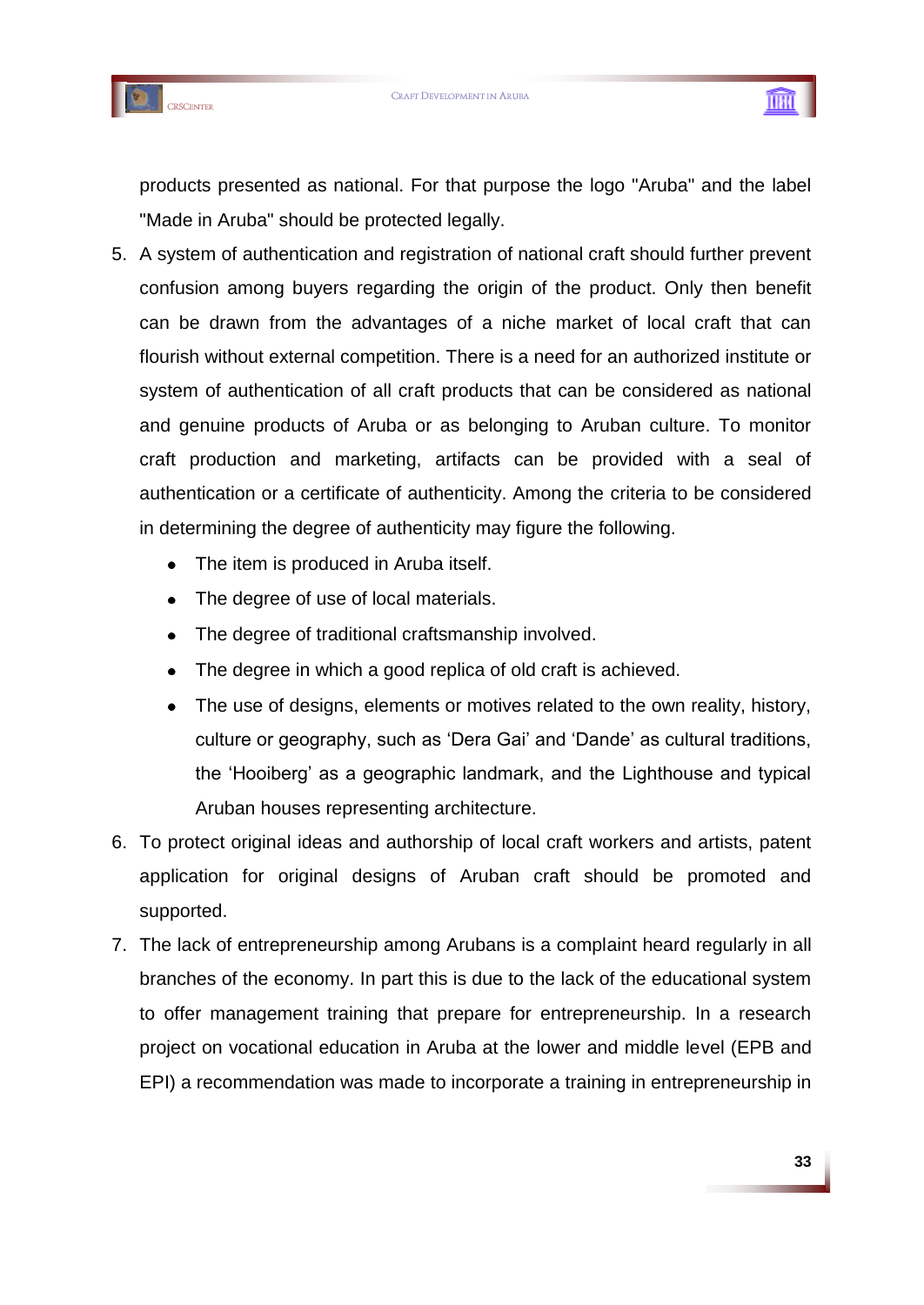



1



the programs at the middle level of vocational training  $(EPI)$ .<sup>12</sup> As a branch that offers ample opportunities for local entrepreneurship, craft in Aruba will widely benefit from that, both for the improvement of production and for a more efficient marketing.

- 8. Since craft typically points a finger to the past, whenever possible old areas of activity should be recovered or used for the creation of new items. In the past a flourishing industry of tannery existed in Aruba producing goat leather for handicraft. For quite some time now, no such activity is undertaken on the island. Leatherworkers were therefore forced to import leather from Curacao, Bonaire and elsewhere. Since the use of local raw materials of locally produced semimanufactured articles enhances the degree of authenticity of craftwork, the possibility for the reactivation of tannery as a form of craft should be studied seriously. Additionally, the availability of locally produced leather will stimulate craft workers and benefit local craft development.
- 9. To promote and market locally produced craft, adequate sale outlets must be available for the craft worker. A professional catalogue with a description of all authenticated craft items and their cultural historical background will constitute a handy guide for tourists to purchase genuine Aruban craft. An official website, with online inquiry options and interactive online ordering options, can be useful for tourists preparing for their holidays.
- 10.The realization of the Plaza Cultural in the down town harbor area will provide a strategic marketing location that can booster craft in Aruba. Its proximity to locations frequented by tourists, the location along the walking route from the cruise terminal and its very design as a architectonical landmark will offer an excellent opportunity to booster craft development in Aruba.

<sup>&</sup>lt;sup>12</sup> See Glenn Sankatsing "Beroepsonderwijs en Arbeidsmarkt op Aruba. EPB- en EPI-afgestudeerden 2000". Aruba, CELA (Conseho di Educacion y Labor), Aruba, 2001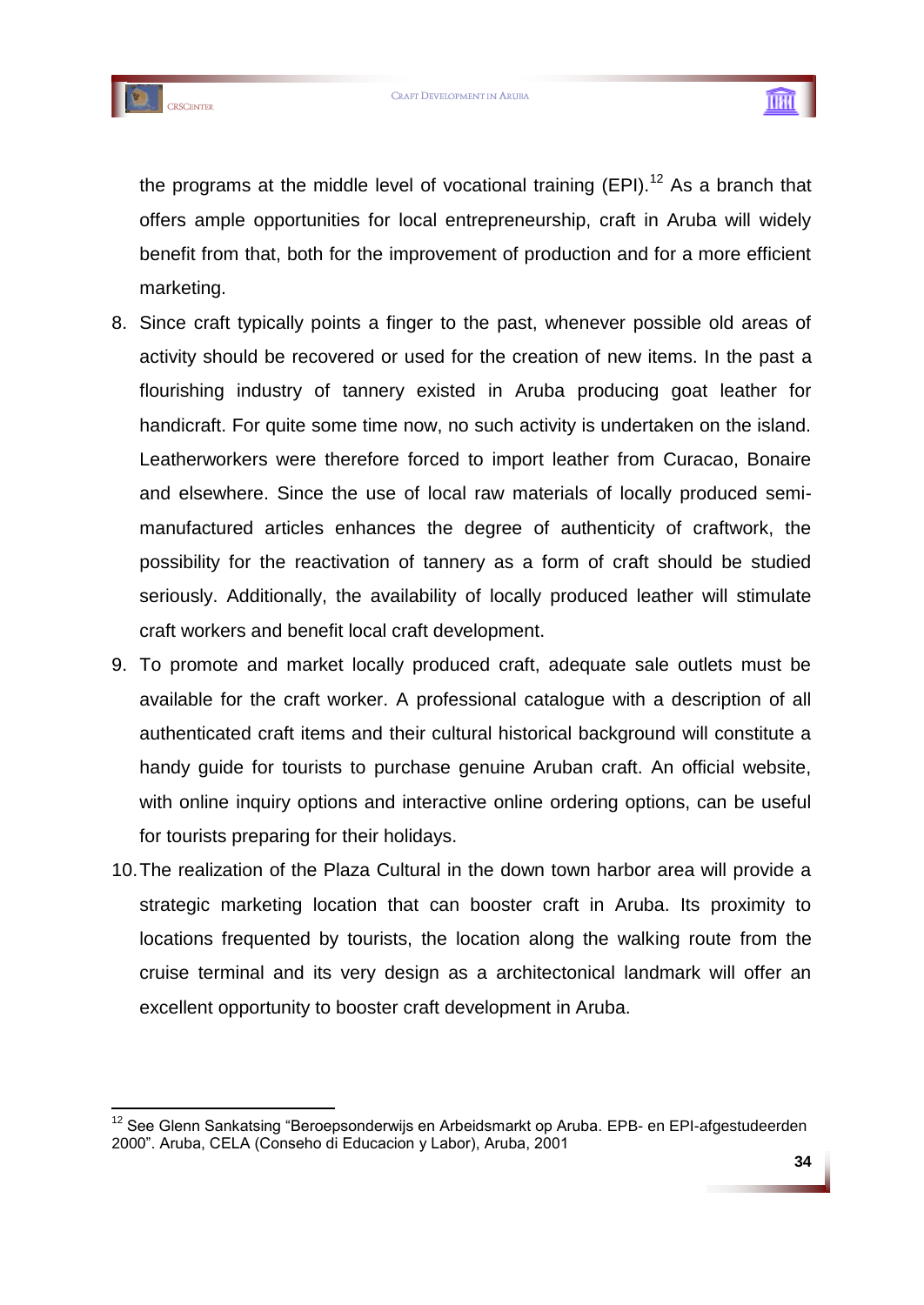





# **6. CONCLUSIONS**

Craft is presently not an organized or flourishing branch of labor in Aruba, but rather a scattered business of separate self-made individual craft workers, less than ten of which are to be considered professional craft workers. The larger part of the group performs craft as a hobby or a discontinuous activity to add to a regular income elsewhere.

Since craft cannot compete with modern industry, its fate cannot be left to the whims of market forces, unless one is willing to run the risk of its extinction. The chronic absence of a craft policy and institutional support drove craft workers into a permanent individual fight for space and outlet for their products. Only few could keep afloat under similar adverse conditions. That turned craft into a profession that could not attract the energies of many potential craft workers, notwithstanding the fact that the tourist environment generates a variety of buyers with a sizeable demand throughout the year.

Under conditions where the chances to make a living out of craft are dim, it should not surprise that few people are to be attracted by craft. Among the factors that further complicated the picture, the most salient was an unfair competition by foreign products that were presented as genuine Aruban craft, a practice that could nourish from a lack of legal or governmental protection.

It can be concluded that, given the significant demand for craft by the tourist sector and the pool of available craft workers that can be trained to work a variety of products and themes from culture, history, geography, architecture and landmarks, all ingredients and potentials are present in Aruba for a flourishing local craft sector with excellent growth and development perspectives. The need to mobilize own potentialities for a future oriented project locates craft in a strategic position for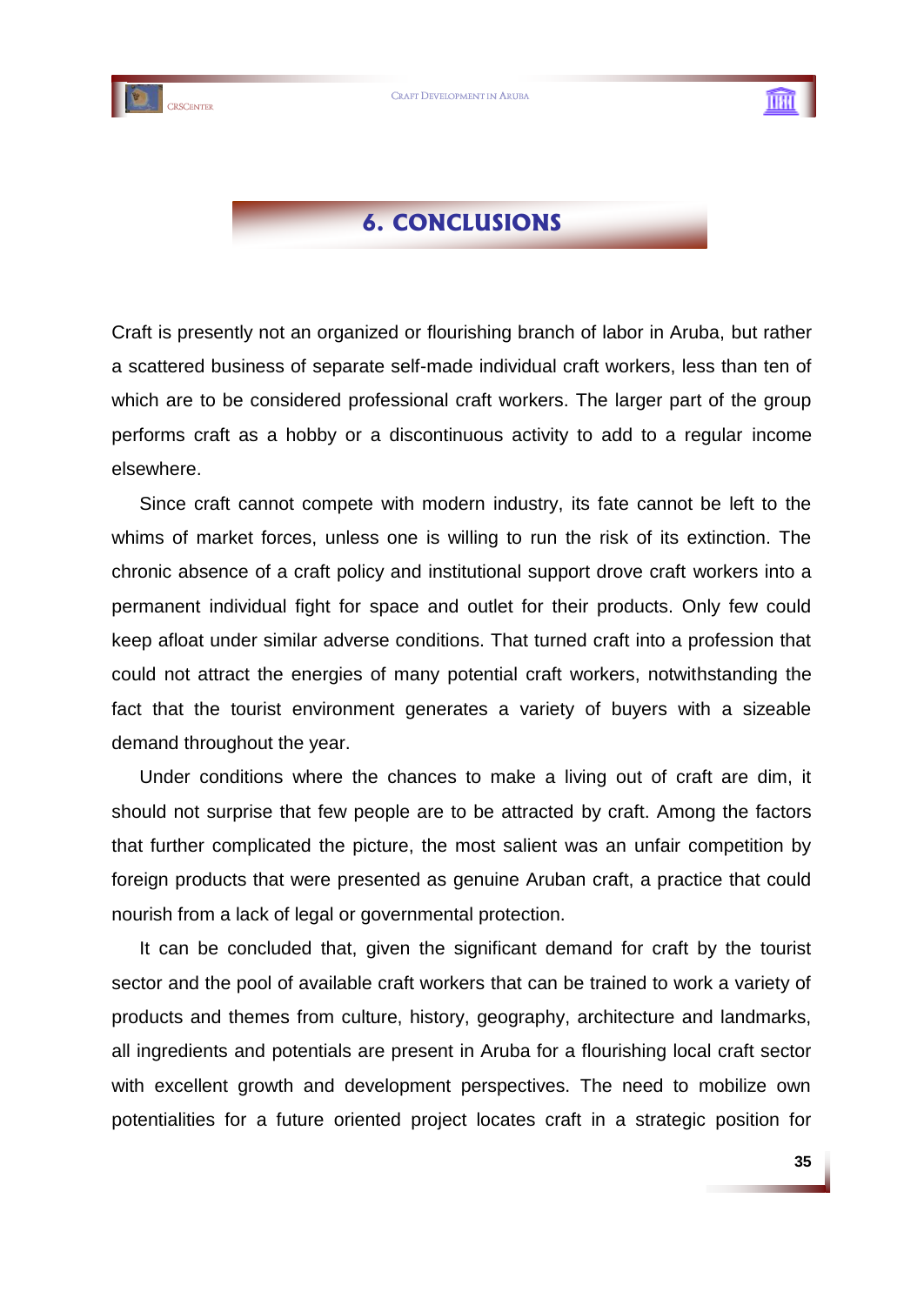



marketable creation out of own culture and history that can strengthen the economy and foster development.

A coordinated action of government, craft workers, craft organizations and the tourist sector can turn craft into a flourishing productive activity. In addition to underscore the own cultural expressions of Aruba, it will provide a source of meaningful engagement and income for Aruban families. A craft policy understood as part of the cultural policy of the country, will include training, promotion, protection and coordinated marketing. A socio-historical study of the Aruban past and of the social evolution of the country in the last half-century, will provide a valuable body of knowledge that can nourish local craft.

The realization of the Plaza Cultural and the enforcement of legal provisions and proposals for coordination, control, monitoring, protection and promotion, provide all the relevant conditions as a new starting point of concerted action for a flourishing craft sector in Aruba. Still, that will take lots of efforts and hardships, since human and financial investments will be needed for the training of craft workers, the acquisition of skills and the effective protection of a marketable local product.

That is the only option to recover craft from the realm of dead culture, oblivion and possible extinction in an era of merciless globalization. It is the only option, too, to position craft back in the creative stream of human agency embedded in culture, values and tokens that allow to proudly present what is dear to the Aruban society and its collective memory.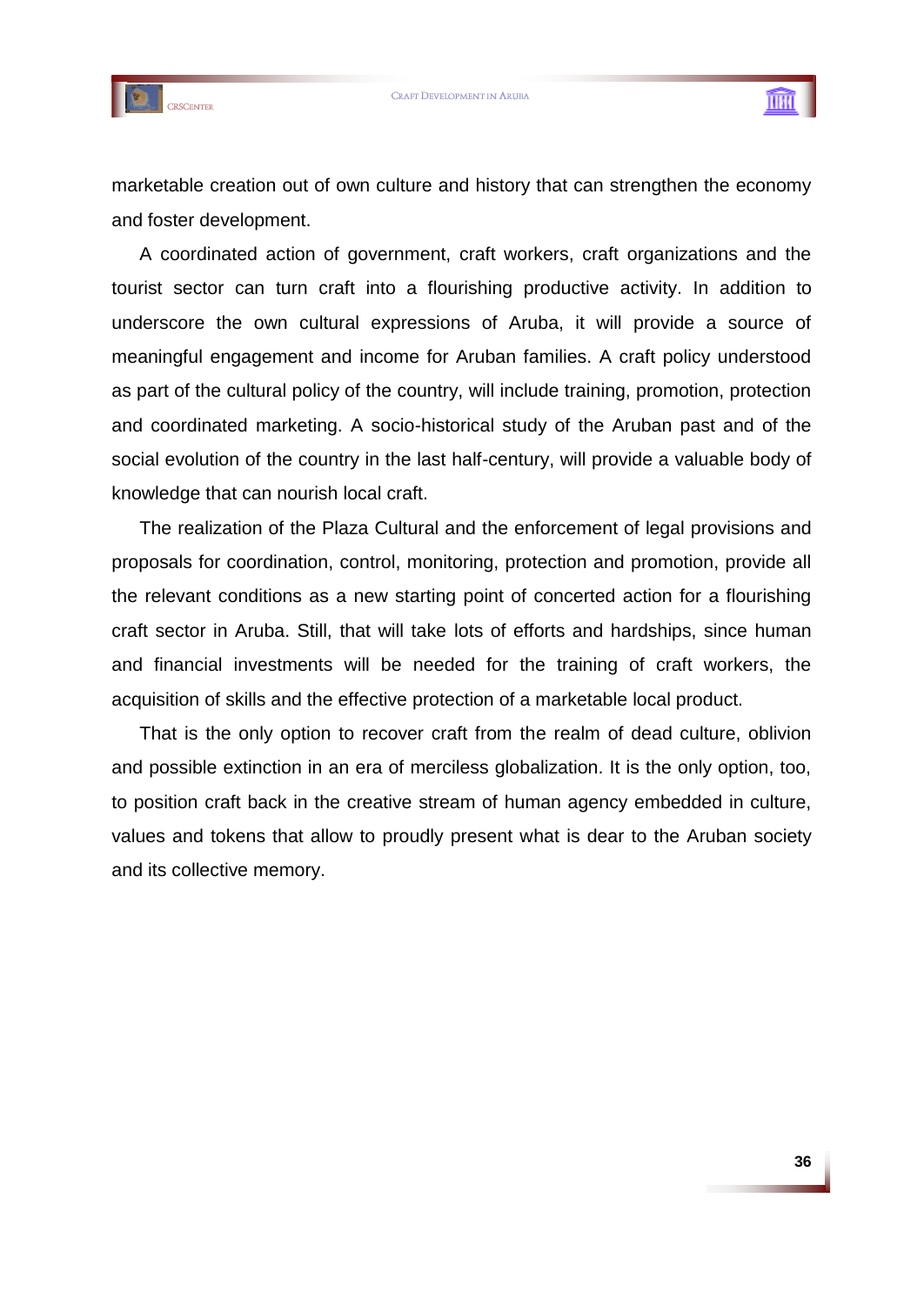



# **Contributors**

The following persons and institutions cooperated with the study by providing information in interviews, by showing their facilities or by making relevant documents available.

# **Persons**

Mirla Oduber, President of Fundacion Artesania Aruba Harm Mulder, Board Member of Fundacion Artesania Aruba Arlinda Franken, Craft worker Franklin Boekhoudt, Craft worker Byron Boekhoudt, Ministry of Labor, Culture and Sports. In charge of the Plaza Cultural Trudy Lampe, President of ASARA and craft worker

# **Institutions**

Asociacion de Artesanonan di Aruba (ASARA) Department Arubiana of Aruba National Library Fundacion Artesania Aruba (FAA) Ministry of Labor, Culture and Sports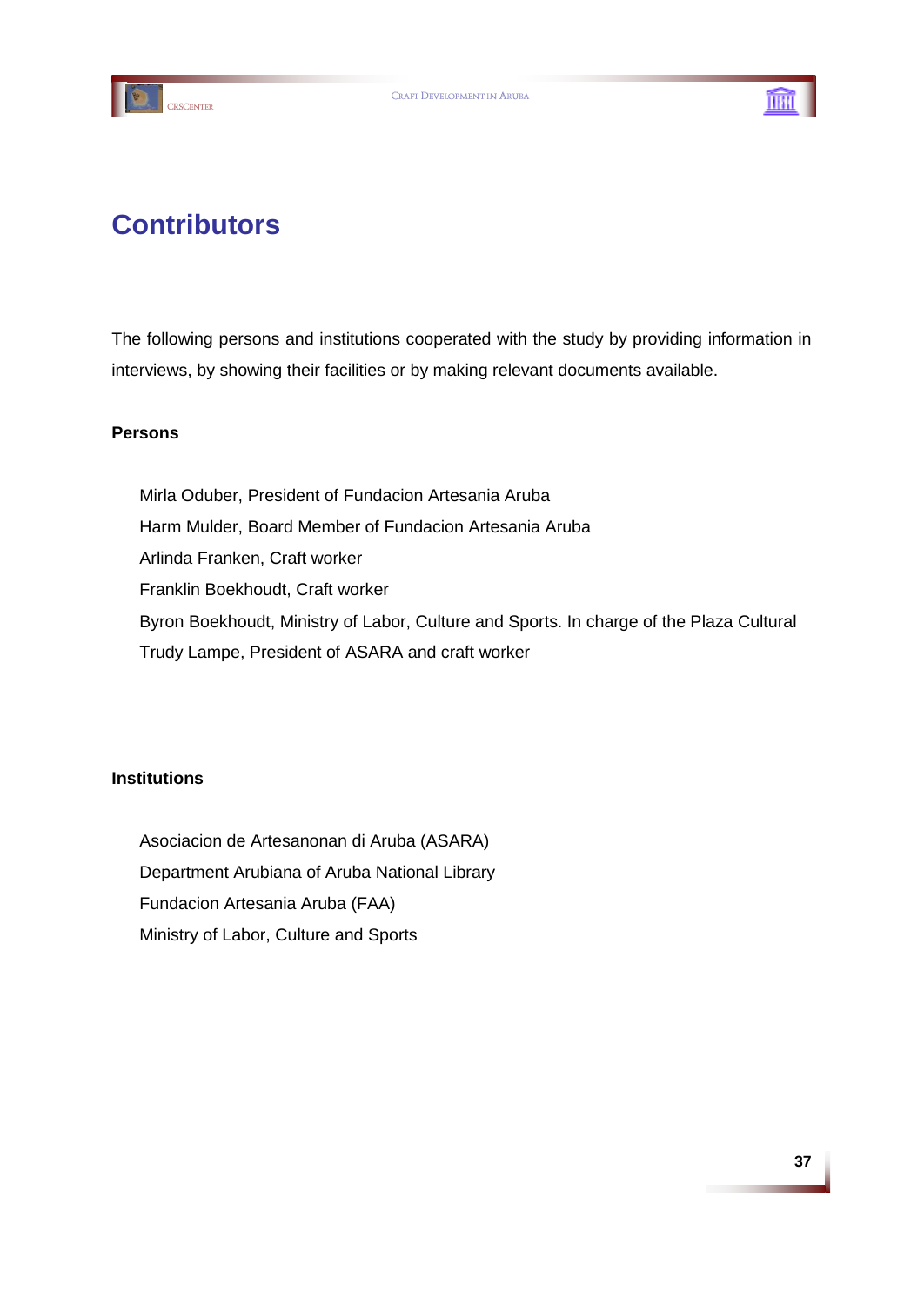



# **References**

# **Alofs, Luc and Merkies, Leontine**

Ken ta Arubiano. Sociale integratie en natievorming op Aruba, 1924-2001 Aruba, VAD/De Wit Stores, Tweede herziene druk, 2001.

# **Boekhoudt, Byron G.**

Rapport Explorativo riba posibel productonan pa Plaza Cultural. Aruba, Ministry of Labor, Culture and Sports, August 2002.

### **Diario**

ASARA ta apoya Plaza Cultural. Diario, April 26, 2002.

# **Ministeriele Regeling Beheersregels Plaza Cultural (Concept)**

Regeling ter uitvoering van voorzieningen behorende bij het Landsbesluit Plaza Cultural.

# **Ministry of Labor, Culture and Sports**

Nota di maneho pa cultura 2001/2005. "Expresando nos idendidad". Aruba, Ministry of Labor, Culture and Sports, November 2002.

# **Ministry of Labor, Culture and Sports**

Reorganisacion di mercado di fruta, waf chikito y vecindario. Aruba, Ministry of Labor, Culture and Sports, January 2002.

### **Observador**

"Mesa di kwihi te ainda un producto hopi gusta". Observador, Semanario Informativo y Educativo di Aruba. Agosto 22, 1964, Aña 4, No. 132.